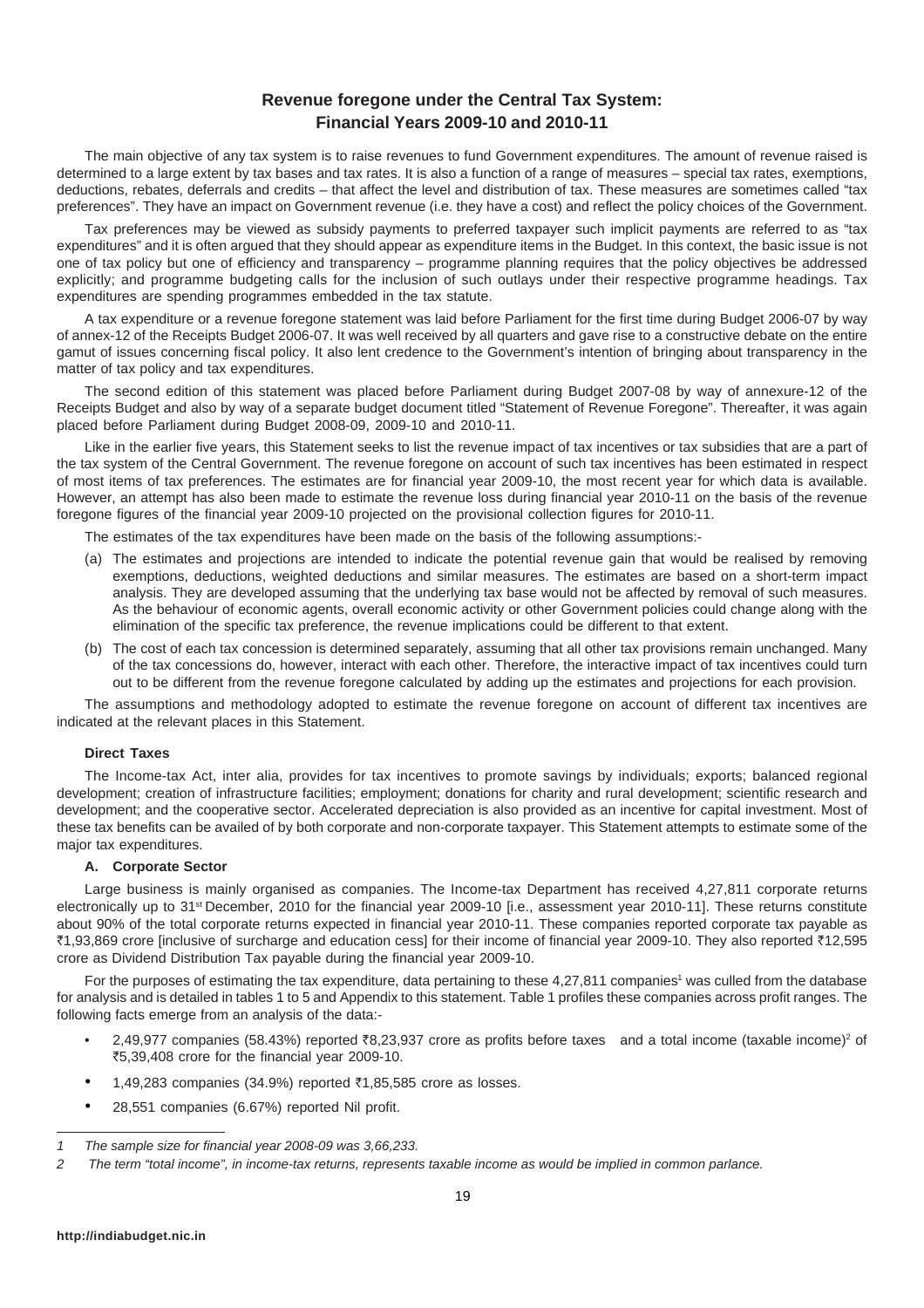The **effective tax rate<sup>3</sup> of the entire sample was 23.53 per cent<sup>4</sup> [as against the rate of 22.78 per cent reported in 2008-09].** While the statutory tax rate was 33.99 per cent. Companies with profits before taxes [PBT hereafter] of ₹500 crore and above – a total of 216 – accounted for 55.75 per cent of the total PBT and 53.43 per cent of the total corporate income tax payable. However, their effective tax rate was 22.55 per cent, while the effective tax rate was 25.70 per cent for companies with PBT of up to  $\bar{\tau}$ one crore.

The ratio of total income to PBT is much higher (77.90 per cent) for companies with PBT of up to  $\bar{\tau}$  one crore than that for the total sample (65.45 per cent). This indicates lesser deviance from PBT in the case of relatively smaller companies as compared to larger companies owing to higher tax concessions being availed of by the latter.

| Table 1: Profile of sample companies across range of profits before taxes |  |
|---------------------------------------------------------------------------|--|
| (financial year 2009-10) [sample size $-$ 427811]                         |  |

| SI.<br>No.    | <b>Profit Before Taxes</b> | Number of<br><b>Companies</b> | Share in<br><b>Profits</b><br><b>Before</b><br>Taxes<br>(in %) | Share in<br>Total<br><b>Income</b><br>(in %) | Share in<br>Total<br>Corporate<br><b>Income Tax</b><br>Payable<br>(in %) | Ratio of<br>Total<br><b>Income</b><br>to Profits<br><b>Before</b><br>Taxes<br>(in %) | <b>Effective</b><br><b>Tax Rate</b><br>(in %) |
|---------------|----------------------------|-------------------------------|----------------------------------------------------------------|----------------------------------------------|--------------------------------------------------------------------------|--------------------------------------------------------------------------------------|-----------------------------------------------|
| 1             | Less than Zero             | 149283                        | 0.00                                                           | 0.38                                         | 0.33                                                                     |                                                                                      |                                               |
| $\mathcal{P}$ | Zero                       | 28551                         | 0.00                                                           | 3.25                                         | 1.63                                                                     | ٠                                                                                    | ٠                                             |
| 3             | ₹0-1 Crore                 | 223888                        | 3.13                                                           | 3.72                                         | 3.42                                                                     | 77.90                                                                                | 25.70                                         |
| 4             | ₹1-10 Crore                | 20621                         | 7.54                                                           | 7.77                                         | 8.00                                                                     | 67.46                                                                                | 24.97                                         |
| 5             | ₹10-50 Crore               | 3880                          | 10.08                                                          | 9.53                                         | 10.19                                                                    | 61.92                                                                                | 23.79                                         |
| 6             | ₹50-100 Crore              | 680                           | 5.71                                                           | 5.08                                         | 5.54                                                                     | 58.19                                                                                | 22.82                                         |
| 7             | ₹100-500 Crore             | 692                           | 17.79                                                          | 16.31                                        | 17.46                                                                    | 60.03                                                                                | 23.09                                         |
| 8             | Greater than ₹500 Crore    | 216                           | 55.75                                                          | 53.95                                        | 53.43                                                                    | 63.35                                                                                | 22.55                                         |
| 9             | All Sample Companies       | 427811                        | 100.00                                                         | 100.00                                       | 100.00                                                                   | 65.47                                                                                | 23.53                                         |

Table 2 profiles the sample companies across effective tax rates. 68,918 companies with average effective tax rate of less than zero, zero and zero to 20 per cent accounted for 46.20 per cent of total profits before taxes, 21.47 per cent of total taxable income and 27.08 per cent of total taxes paid. 42,744 companies accounting for 14.83 per cent of total profits and 24.46 per cent of the total taxes had an effective tax rate greater than the statutory rate. This is apparently on account of certain expenses debited in profit and loss account being disallowable under the Income-tax Act.

### **Table 2: Profile of sample companies across range of effective tax rate\* (financial year 2009-10 [sample size – 427811 ]**

| SI.<br>No.     | Effective tax rate (in %) | Number of<br><b>Companies</b> | <b>Share in Total</b><br>profits (in %) | Share in<br><b>Total</b><br><b>Income</b><br>(in %) | Share in<br><b>Total Tax</b><br>Payable<br>(in %) |
|----------------|---------------------------|-------------------------------|-----------------------------------------|-----------------------------------------------------|---------------------------------------------------|
| 1              | Less Than Zero and Zero   | 164984                        | 3.05                                    | 0.44                                                | 0.33                                              |
| 2              | $0 - 20$                  | 68918                         | 43.15                                   | 21.03                                               | 26.75                                             |
| 3              | $20 - 25$                 | 14491                         | 7.83                                    | 8.00                                                | 7.57                                              |
| 4              | $25 - 30$                 | 24049                         | 15.46                                   | 18.97                                               | 17.79                                             |
| 5              | 30-33.99                  | 84074                         | 15.66                                   | 22.77                                               | 21.46                                             |
| 6              | >33.99                    | 42744                         | 14.83                                   | 25.53                                               | 24.46                                             |
| $\overline{7}$ | Indeterminate             | 28551                         | 0.00                                    | 3.25                                                | 1.63                                              |
| 8              | All Sample Companies      | 427811                        | 100.00                                  | 100.00                                              | 100.00                                            |

*\* Effective tax rate is inclusive of surcharge and education cess.*

*4 Effective tax rate including dividend distribution tax was 25.06 percent.*

*<sup>3</sup> Effective tax rate in case of companies is the ratio of total taxes paid [including surcharge and education cess but excluding Dividend Distribution Tax] to the total profits before taxes [PBT] and expressed as a percentage.*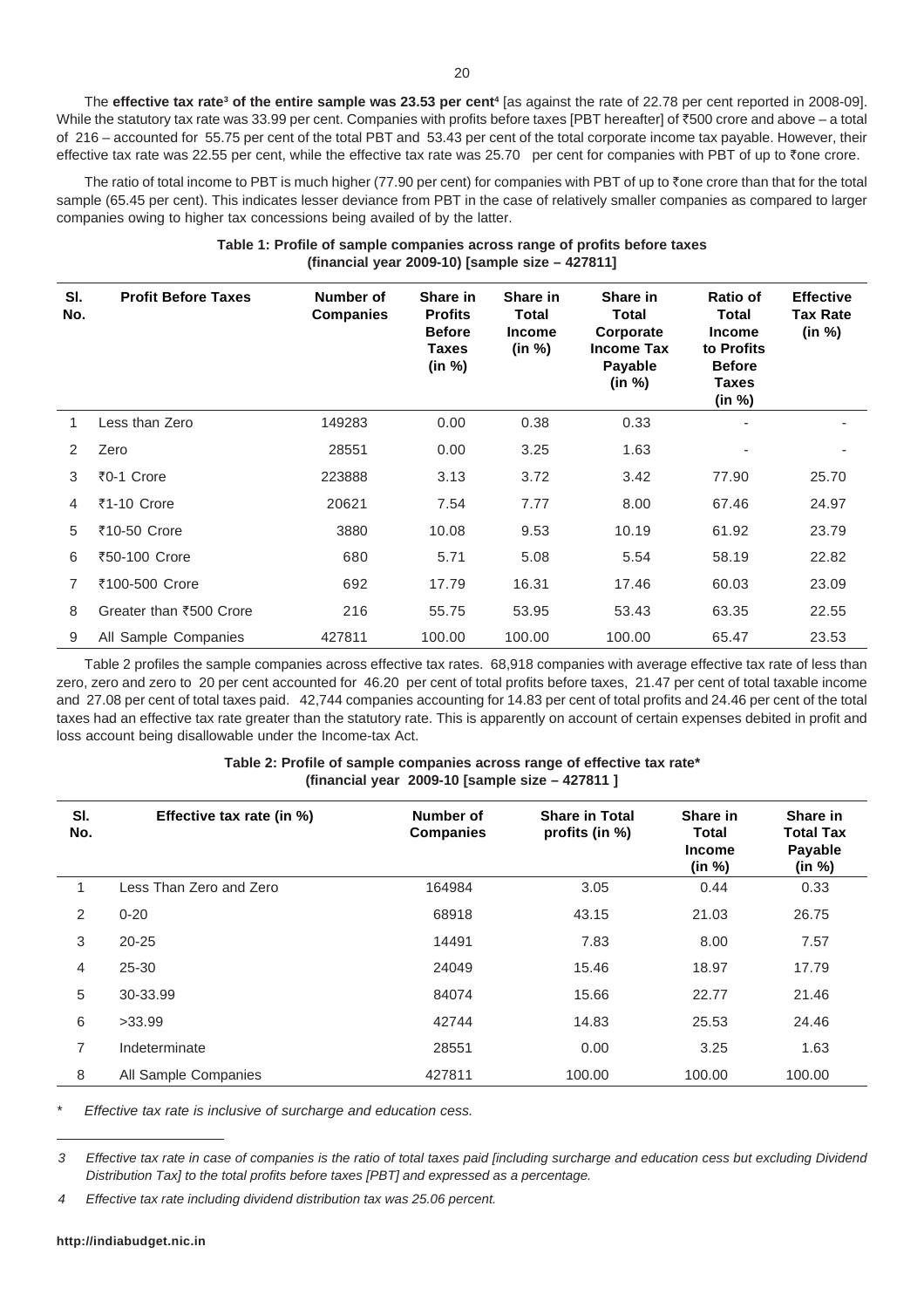Table 3 compares the effective tax rate of public companies [PSUs only] with that of private companies. While the rate is lower than the statutory rate for both categories, the public sector companies pay a slightly larger proportion of their profits as tax than the private companies.

| SI.<br>No.    | <b>Sector</b> | Number of<br><b>Companies</b> | Share in total<br>profits (in %) | Share in<br>total tax<br>payable<br>(in %) | <b>Effective</b><br>tax rate<br>(in %) |
|---------------|---------------|-------------------------------|----------------------------------|--------------------------------------------|----------------------------------------|
|               | Public        | 2153                          | 23.45                            | 25.23                                      | 25.36                                  |
| $\mathcal{P}$ | Private       | 424900                        | 76.55                            | 74.77                                      | 23.03                                  |
|               | <b>Total</b>  | 427053                        | 100.00                           | 100.00                                     | 23.58                                  |

# **Table 3 : Effective tax rate\* of sample companies in the public and private sectors (financial year 2009-10) [sample size – 427053 ]**

*\* effective tax rate is inclusive of surcharge and education cess. Sample size is slightly less than the other tables as some of the returns the PSU option was not filled up.*

Table 4 shows a comparison between the effective tax rate of the manufacturing sector and the service sector in respect of the sample companies. For both the sectors, the effective tax rate is almost the same. Both the sectors have an effective tax rate that is well below the statutory rate of 33.99 per cent.

| SI.<br>No. | <b>Sector</b> | Number of<br><b>Companies</b> | Share in total<br>profits (in %) | Share in<br>total tax<br>payable<br>(in %) | <b>Effective</b><br>tax rate<br>(in %) |
|------------|---------------|-------------------------------|----------------------------------|--------------------------------------------|----------------------------------------|
|            | Manufacturing | 115366                        | 51.7                             | 51.33                                      | 23.40                                  |
| 2          | Service       | 311687                        | 48.27                            | 48.67                                      | 23.77                                  |
|            | <b>Total</b>  | 427053                        | 100.00                           | 100.00                                     | 23.58                                  |

## **Table 4 : Effective tax rate\* of sample companies in the manufacturing and service sectors (financial year 2009-10) [sample size – 427053]**

*\* effective tax rate is inclusive of surcharge and education cess. Sample size is slightly less than the other tables as some of the returns did not have the PSU flag checked.*

Table 5 gives details of the major tax expenditures on corporate tax payers in terms of the revenue foregone during the financial year 2009-10 and 2010-11. The tax foregone on each tax concession claimed by these companies has been calculated by applying the corporate tax rate of 33.99 per cent on the amount of each deduction. For revenue foregone on account of accelerated depreciation, deduction/weighted deduction for expenditure on scientific research, and deduction for expenditure on eligible projects/schemes for social and economic uplift of the public, it has been calculated by first determining the difference between the depreciation/deduction debited to the profit and loss account by companies and the depreciation/deduction allowable under the Income-tax Act. Thereafter, the corporate tax rate of 33.99 per cent has been applied to this difference to arrive at the revenue foregone figure.

Based on the revenue foregone figures for financial year 2009-10, the revenue foregone for the financial year 2010-11 has been projected. The estimation for 2010-11 has been done by calculating the ratio of revenue foregone on each tax incentive in 2009-10 to the actual corporate tax collected in the year  $[\overline{z}2,44,725]$  crore] and then applying the same ratio to the revised estimates of corporate tax collections in 2010-11 [`2,96,377 crore]. Table 5 depicts the major tax expenditures on corporate taxpayers in terms of revenue foregone during the financial years 2009-10 and 2010-11.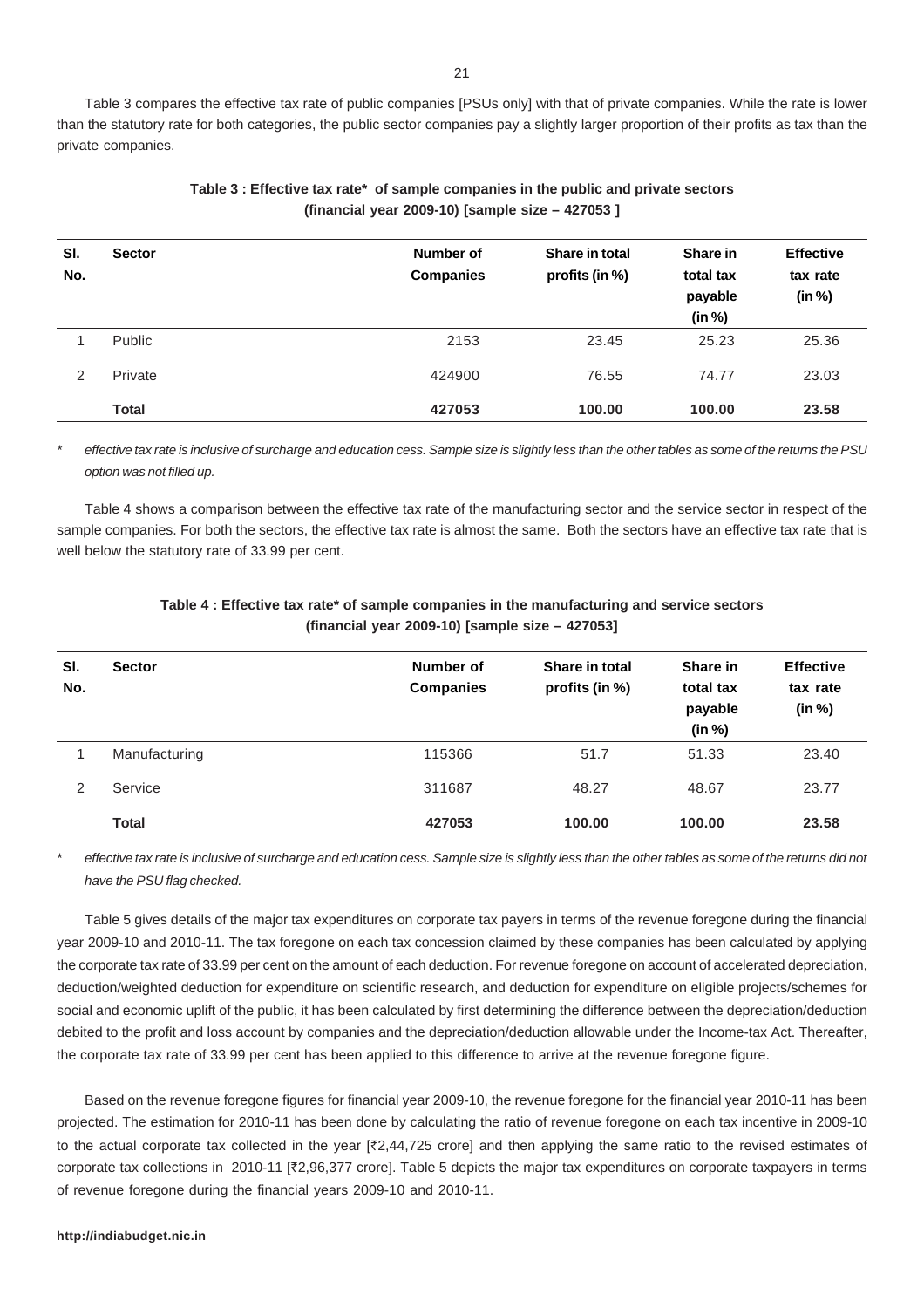## **Table 5 : Major tax expenditure on corporate tax payers during financial years 2009-10 and 2010-11 [sample size - 427811 ]**

| SI.<br>No.      | <b>Nature of incentive</b>                                                                                                            | <b>Revenue</b><br>Foregone<br>(in ₹ Crore)<br>$[2009-10]$ | Projected<br>Revenue<br>Foregone<br>(in ₹ Crore)<br>$[2010 - 11]$ |
|-----------------|---------------------------------------------------------------------------------------------------------------------------------------|-----------------------------------------------------------|-------------------------------------------------------------------|
| 1               | Deduction of export profits of STPI units (section 10A)                                                                               | 9497                                                      | 11501                                                             |
| 2               | Deduction of export profits of EHTP units (section 10A)                                                                               | 102                                                       | 124                                                               |
| 3               | Deduction of export profits of units located in SEZs (section 10A and 10AA)                                                           | 4233                                                      | 5126                                                              |
| 4               | Deduction of export profits of units located in EPZs (section 10A)                                                                    | 32                                                        | 39                                                                |
| 5               | Deduction of export profits of units located in FTZs (section 10A)                                                                    | 35                                                        | 42                                                                |
| 6               | Deduction of export profits of Export Oriented Units [EOUs] (section 10B)                                                             | 3085                                                      | 3736                                                              |
| 7               | Deduction of export profits of units manufacturing items of<br>artistic value (section 10BA)                                          | 26                                                        | 31                                                                |
| 8               | Accelerated Depreciation (section 32)                                                                                                 | 29308                                                     | 35494                                                             |
| 9               | Deduction/weighted deduction for expenditure on scientific research<br>(section 35 (1), (2AA) &(2AB))                                 | 2416                                                      | 2926                                                              |
| 10              | Deduction for expenditure on eligible projects or schemes for the social and<br>economic uplift of the public (section 35AC)          | 104                                                       | 126                                                               |
| 11              | Deduction on account of donations to<br>charitable trusts and institutions (section 80G)                                              | 554                                                       | 671                                                               |
| 12 <sup>2</sup> | Deduction on account of donations for scientific<br>research or rural development (section 80GGA)                                     | 1                                                         | 1                                                                 |
| 13              | Deduction on account of contributions to political parties (section 80GGB)                                                            | 42                                                        | 51                                                                |
| 14              | Deduction of profits of certain industrial undertakings or<br>a ship or a hotel business (section 80-I)                               | Nil                                                       | Nil                                                               |
| 15              | Deduction of profits of undertakings engaged in<br>development of infrastructure facilities (section 80-IA)                           | 2592                                                      | 3139                                                              |
| 16              | Deduction of profits of undertakings engaged in<br>development of SEZs and Industrial Parks (section 80-IA)                           | 354                                                       | 429                                                               |
| 17              | Deduction of profits of undertakings engaged in<br>providing telecommunication services (section 80-IA)                               | 3510                                                      | 4251                                                              |
| 18              | Deduction of profits of undertakings engaged in generation,<br>transmission and distribution of power (section 80-IA)                 | 7236                                                      | 8763                                                              |
| 19              | Deduction of profits of undertaking<br>engaged in revival of power plant (section 80-IA)                                              | 214                                                       | 259                                                               |
| 20              | Deduction of profits of undertakings engaged in development of<br>SEZs in pursuance to SEZ Act, 2005 (section 80-IAB)                 | 757                                                       | 917                                                               |
| 21              | Deduction of profits of industrial undertakings<br>operating in the small-scale sector (section 80-IB)                                | 137                                                       | 166                                                               |
| 22              | Deduction of profits of industrial undertakings<br>located in Jammu & Kashmir (section 80-IB)                                         | 217                                                       | 263                                                               |
| 23              | Deduction of profits of industrial undertakings located in industrially<br>backward States other than Jammu & Kashmir (section 80-IB) | 372                                                       | 451                                                               |
| 24              | Deduction of profits of industrial undertakings<br>located in backward districts (section 80-IB)                                      | 97                                                        | 117                                                               |
| 25              | Deduction of profits of industrial undertakings derived from<br>multiplex theatre and convention centre (section 80-IB)               | $\sqrt{2}$                                                | 2                                                                 |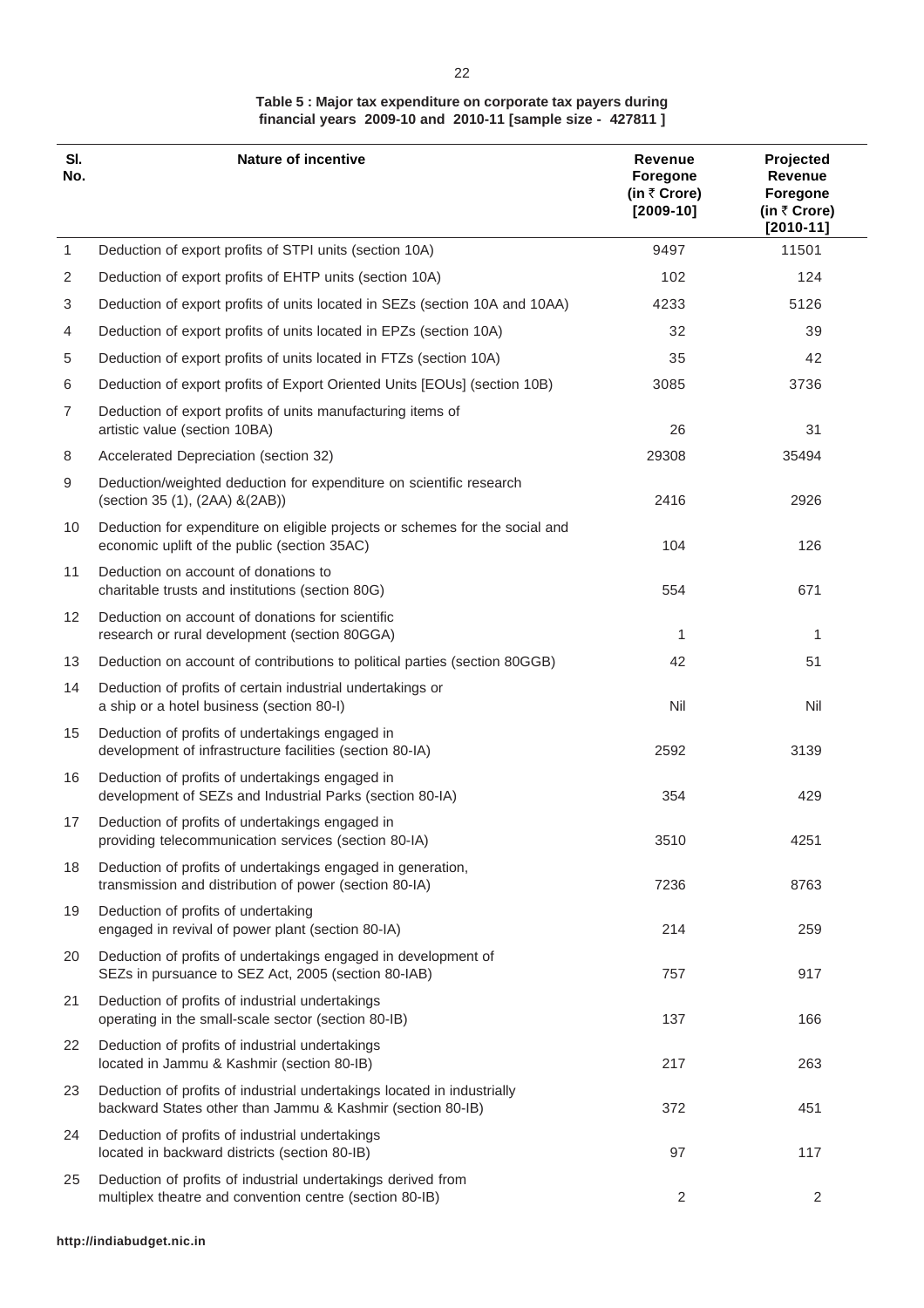| SI.<br>No. | <b>Nature of incentive</b>                                                                                                                                 | <b>Revenue</b><br>Foregone<br>(in ₹ Crore)<br>$[2009-10]$ | Projected<br><b>Revenue</b><br>Foregone<br>(in ₹ Crore)<br>$[2010-11]$ |
|------------|------------------------------------------------------------------------------------------------------------------------------------------------------------|-----------------------------------------------------------|------------------------------------------------------------------------|
| 26         | Deduction of profits of industrial undertakings derived from<br>development of scientific research (section 80-IB)                                         | 68                                                        | 82                                                                     |
| 27         | Deduction of profits of industrial undertakings derived from<br>production of mineral oil (section 80-IB)                                                  | 1056                                                      | 1279                                                                   |
| 28         | Deduction of profits of industrial undertakings derived from<br>housing projects (section 80-IB)                                                           | 986                                                       | 1194                                                                   |
| 29         | Deduction of profits of industrial undertakings derived from<br>operating a cold chain facility (section 80-IB)                                            | $\overline{2}$                                            | $\overline{2}$                                                         |
| 30         | Deduction of profits of industrial undertakings derived from integrated<br>business of handling, storage and transportation of food grains (section 80-IB) | 43                                                        | 52                                                                     |
| 31         | Deduction of profits of industrial undertakings derived from processing,<br>preservation and packaging of fruits and vegetables (section 80-IB)            | 72                                                        | 87                                                                     |
| 32         | Deduction of profits of industrial undertakings<br>derived from hospital in rural area (section 80-IB)                                                     | 3                                                         | 4                                                                      |
| 33         | Deduction of profits of undertakings set-up in North Eastern States (section 80-IC)                                                                        | 1247                                                      | 1510                                                                   |
| 34         | Deduction of profits of undertakings set-up in Sikkim (section 80-IC)                                                                                      | 89                                                        | 108                                                                    |
| 35         | Deduction of profits of undertakings set-up in Uttaranchal (section 80-IC)                                                                                 | 2200                                                      | 2664                                                                   |
| 36         | Deduction of profits of undertakings set-up in Himachal Pradesh (section 80-IC)                                                                            | 2127                                                      | 2576                                                                   |
| 37         | Deduction of profits from business of collecting and<br>processing of bio-degradable waste (section 80JJA)                                                 | 21                                                        | 25                                                                     |
| 38         | Deduction in respect of employment of new workmen (section 80JJAA)                                                                                         | 29                                                        | 35                                                                     |
| 39         | Deduction in respect of certain incomes of Offshore Banking Units<br>[OBUs] and International Financial Services Centre [IFSC] (section 80LA)              | 15                                                        | 18                                                                     |
|            | <b>TOTAL</b>                                                                                                                                               | 72,881                                                    | 88,263                                                                 |

While the projected revenue foregone figure for 2009-10 was estimated in the last year's statement to be  $\overline{779,554}$  crore, it has now been actually calculated at  $\overline{7}72.881$  crore, which is 8.38 per cent lower.

Accelerated depreciation accounts for the head under which the highest amount of tax revenue ( $\overline{29,308}$  crore) has been foregone.

Across various sectors, deductions for Software Technology Parks (STPs), Export-Oriented Undertakings (EOUs), Power, and Telecom sectors account for 13%, 4%, 10% and 5% of the total tax foregone respectively.

Revenue Foregone of export profits of units located in SEZs for financial year 2009-10 was projected at ₹3,183 cores in the previous year's statement. However, based on the data now available, the actual revenue foregone during 2009-10 on these units is now calculated at ₹4,233 crore. For financial year 2010-11, revenue foregone on account of these units has been estimated at `5,126 crores. Keeping in mind the increase in revenue foregone in financial year 2009-10, the actual revenue foregone in financial year 2010-11 in respect of sections 10A & 10AA may be higher than the estimate.

The industry-wise distribution of effective tax rate of companies is given in the table in the Appendix to this statement. At the lower range, the effective tax rate for the IT Enabled Services Providers & BPO Service Providers and Software Development Agencies is at 15.1 per cent and 18.0 per cent respectively.

## **B. Non-Corporate [Firms/AOPs/BOIs] Sector**

Apart from the corporate sector, large business is also organised as partnership firms and Association of Persons [AOPs] or Body of Individuals [BOIs]. The tax expenditure on these is not as large as that in case of companies. The Income-tax Department has received 3,95,458 returns electronically upto 31<sup>st</sup> December, 2010 for income of the financial year 2009-10. For the purposes of estimating the tax expenditure, data pertaining to these 3,95,458 firms/AOPs/BOIs was culled out from the database of the Incometax Department. Till 31<sup>st</sup> December, 2010, these 3,95,458 firms/AOPs/BOIs had filed their returns electronically. They account for a substantial part of the tax paid by the universe of firms/AOPs/BOIs in financial year 2009-10.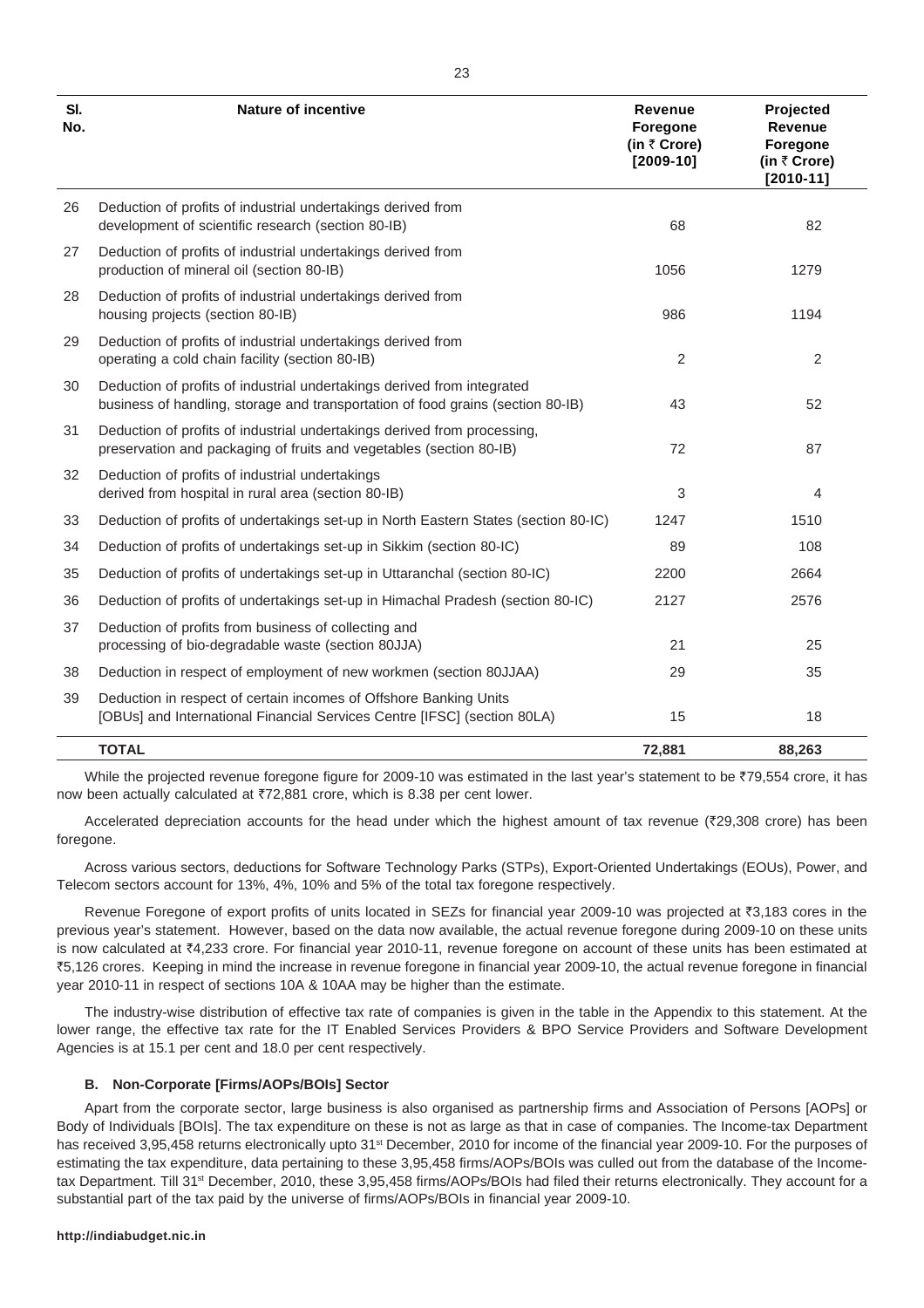The data was analysed and the following facts emerged:-

- The sample firms/AOPs/BOIs reported `61,569 crore as profits before taxes (losses were reported by about 8.7 per cent of the sample) and declared a total income (taxable income) of  $\overline{*}42,380$  crore for the financial year 2009-10.
- These sample firms/AOPs/BOIs reported ₹12,796 crore as income tax payable [inclusive of surcharge and education cess] for the financial year 2009-10. The effective tax rate<sup>5</sup> in their case works out to 20.78 per cent.

The tax foregone on each tax concession claimed by the sample firms/AOPs/BOIs has been calculated by applying the income tax rate of 30.90 per cent on the amount of each deduction. The revenue foregone on account of accelerated depreciation; deduction/ weighted deduction for expenditure on scientific research; and deduction for expenditure on eligible projects/schemes for social and economic uplift of the public has been calculated by first determining the difference between the depreciation/deduction debited to the profit and loss accounts by firms/AOPs/BOIs and the depreciation/deduction allowable under the Income-tax Act. Thereafter, the income tax rate of 30.90 per cent has been applied to this difference to arrive at the revenue foregone figure.

Though the sample firms/AOPs/BOIs account for 90 per cent of all such entities in terms of taxes paid, the revenue foregone on account of these sample firms/AOPs/BOIs has been taken to be the total revenue foregone in the non-corporate sector. To this extent the revenue foregone may be a slight underestimate.

Based on the revenue foregone figures for financial year 2009-10, the revenue foregone for the financial year 2010-11 has been estimated. The estimation for 2010-11 has been done by calculating the ratio of revenue foregone on each tax incentive in 2009-10 to the actual income tax collected in the year from firms/AOPs/BOIs [`15,782 crore] and then applying the same ratio to the revised estimates of income tax collections in 2010-11 [₹17,709 crore]. Table 6 depicts the major tax expenditures on non-corporate taxpayers in terms of revenue foregone during the financial years 2009-10 and 2010-11. The highest tax expenditure, by far, is on account of deduction of profits of undertakings derived from Housing Projects which account for 33.55% of the total revenue foregone.

| SI.<br>No. | <b>Nature of incentive</b>                                                                                                   | <b>Revenue</b><br><b>Foregone</b><br>(in ₹ Crore)<br>$[2009-10]$ | Projected<br>Revenue<br>Foregone<br>(in ₹ Crore)<br>$[2010-11]$ |
|------------|------------------------------------------------------------------------------------------------------------------------------|------------------------------------------------------------------|-----------------------------------------------------------------|
| 1          | Deduction of export profits of STPI units (section 10A)                                                                      | 67                                                               | 75                                                              |
| 2          | Deduction of export profits of EHTP units (section 10A)                                                                      | <b>NIL</b>                                                       | <b>NIL</b>                                                      |
| 3          | Deduction of export profits of units located in SEZs (section 10A and 10AA)                                                  | 296                                                              | 333                                                             |
| 4          | Deduction of export profits of units located in EPZs (section 10A)                                                           | 7                                                                | 8                                                               |
| 5          | Deduction of export profits of units located in FTZs (section 10A)                                                           | 1                                                                | 1                                                               |
| 6          | Deduction of export profits of Export Oriented Units [EOUs] (section 10B)                                                    | 352                                                              | 395                                                             |
| 7          | Deduction of export profits of units manufacturing items of artistic value (section 10BA)                                    | 1                                                                | 1                                                               |
| 8          | Accelerated Depreciation (section 32)                                                                                        | 439                                                              | 493                                                             |
| 9          | Deduction/weighted deduction for expenditure<br>on scientific research (section 35 (1), (2AA) &(2AB))                        | $\overline{2}$                                                   | $\mathbf{2}$                                                    |
| 10         | Deduction for expenditure on eligible projects or schemes for<br>the social and economic uplift of the public (section 35AC) | 33                                                               | 36                                                              |
| 11         | Deduction on account of donations to charitable trusts and institutions (section 80G)                                        | 38                                                               | 43                                                              |
| 12         | Deduction on account of donations for scientific<br>research or rural development (section 80GGA)                            | Nil                                                              | Nil                                                             |
| 13         | Deduction on account of contributions to political parties (section 80GGC)                                                   | 2                                                                | 2                                                               |
| 14         | Deduction of profits of certain industrial undertakings or<br>a ship or a hotel business (section 80-I)                      | Nil                                                              | Nil                                                             |
| 15         | Deduction of profits of undertakings engaged in development of<br>infrastructure facilities (section 80-IA)                  | 24                                                               | 26                                                              |
| 16         | Deduction of profits of undertakings engaged in development of<br>SEZs and Industrial Parks (section 80-IA)                  | 56                                                               | 64                                                              |

## **Table 6 : Major tax expenditure on sample firms/AOPs/BOIs during financial years 2009-10 and 2010-11 [sample size – 395458 ]**

*<sup>5</sup> Effective tax rate in case of firms/AOPs/BOIs is the ratio of total taxes paid [including education cess] to the total profits before taxes [PBT] and expressed as a percentage.*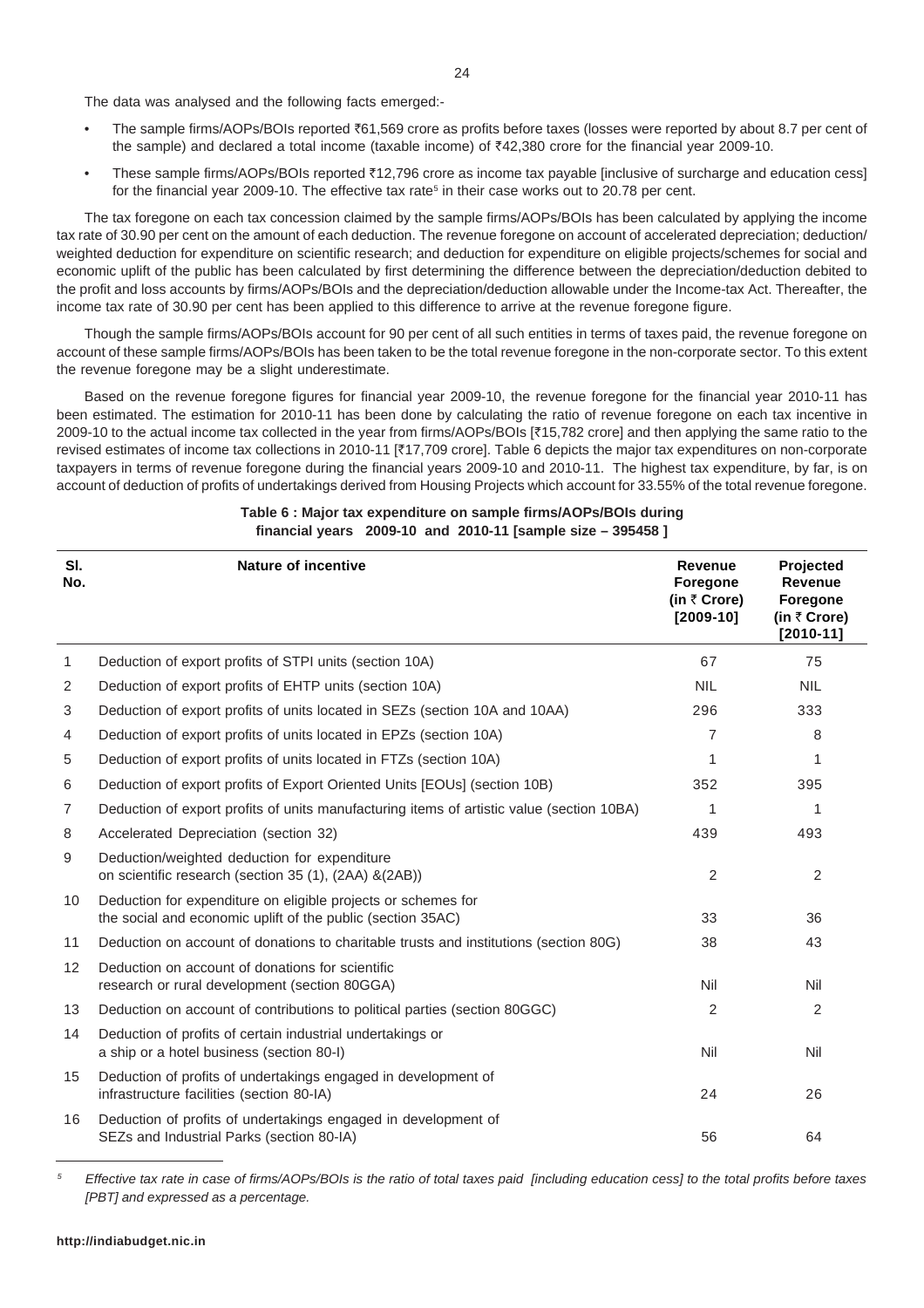| SI.<br>No. | <b>Nature of incentive</b>                                                                                                                                 | Revenue<br>Foregone<br>(in ₹ Crore)<br>$[2009-10]$ | Projected<br>Revenue<br>Foregone<br>(in ₹ Crore)<br>$[2010-11]$ |
|------------|------------------------------------------------------------------------------------------------------------------------------------------------------------|----------------------------------------------------|-----------------------------------------------------------------|
| 17         | Deduction of profits of undertakings engaged in providing<br>telecommunication services (section 80-IA)                                                    | 1                                                  | 1                                                               |
| 18         | Deduction of profits of undertakings engaged in generation,<br>transmission and distribution of power (section 80-IA)                                      | 27                                                 | 31                                                              |
| 19         | Deduction of profits of undertaking engaged in<br>revival of power plant (section 80-IA)                                                                   | 3                                                  | 3                                                               |
| 20         | Deduction of profits of undertakings engaged in development of<br>SEZs in pursuance to SEZ Act, 2005 (section 80-IAB)                                      | 2                                                  | 2                                                               |
| 21         | Deduction of profits of industrial undertakings<br>operating in the small-scale sector (section 80-IB)                                                     | 80                                                 | 90                                                              |
| 22         | Deduction of profits of industrial undertakings<br>located in Jammu & Kashmir (section 80-IB)                                                              | 84                                                 | 94                                                              |
| 23         | Deduction of profits of industrial undertakings located in<br>industrially backward States other than Jammu & Kashmir (section 80-IB)                      | 27                                                 | 31                                                              |
| 24         | Deduction of profits of industrial undertakings<br>located in backward districts (section 80-IB)                                                           | 10                                                 | 11                                                              |
| 25         | Deduction of profits of industrial undertakings derived from<br>multiplex theatre and convention centre (section 80-IB)                                    | 1                                                  | 1                                                               |
| 26         | Deduction of profits of industrial undertakings derived from<br>development of scientific research (section 80-IB)                                         | Nil                                                | Nil                                                             |
| 27         | Deduction of profits of industrial undertakings derived from<br>production of mineral oil (section 80-IB)                                                  | Nil                                                | Nil                                                             |
| 28         | Deduction of profits of industrial undertakings derived from<br>housing projects (section 80-IB)                                                           | 1625                                               | 1824                                                            |
| 29         | Deduction of profits of industrial undertakings derived from<br>operating a cold chain facility (section 80-IB)                                            | 3                                                  | 3                                                               |
| 30         | Deduction of profits of industrial undertakings derived from<br>integrated business of handling, storage and transportation of food grains (section 80-IB) | 2                                                  | 2                                                               |
| 31         | Deduction of profits of industrial undertakings derived from processing,<br>preservation and packaging of fruits and vegetables (section 80-IB)            | 6                                                  | 7                                                               |
| 32         | Deduction of profits of industrial undertakings<br>derived from hospital in rural area (section 80-IB)                                                     | Nil                                                | Nil                                                             |
| 33         | Deduction of profits of undertakings set-up in North Eastern States (section 80-IC)                                                                        | 280                                                | 315                                                             |
| 34         | Deduction of profits of undertakings set-up in Sikkim (section 80-IC)                                                                                      | 295                                                | 332                                                             |
| 35         | Deduction of profits of undertakings set-up in Uttaranchal (section 80-IC)                                                                                 | 252                                                | 283                                                             |
| 36         | Deduction of profits of undertakings set-up in Himachal Pradesh (section 80-IC)                                                                            | 377                                                | 424                                                             |
| 37         | Deduction of profits from business of collecting and<br>processing of bio-degradable waste (section 80JJA)                                                 | 4                                                  | 4                                                               |
| 38         | Deduction in respect of certain incomes of Offshore Banking Units<br>[OBUs] and International Financial Services Centre [IFSC] (section 80LA)              | Nil                                                | Nil                                                             |
| 39         | Deduction of profits of cooperative societies (section 80P)                                                                                                | 447                                                | 502                                                             |
|            | <b>TOTAL</b>                                                                                                                                               | 4845                                               | 5436                                                            |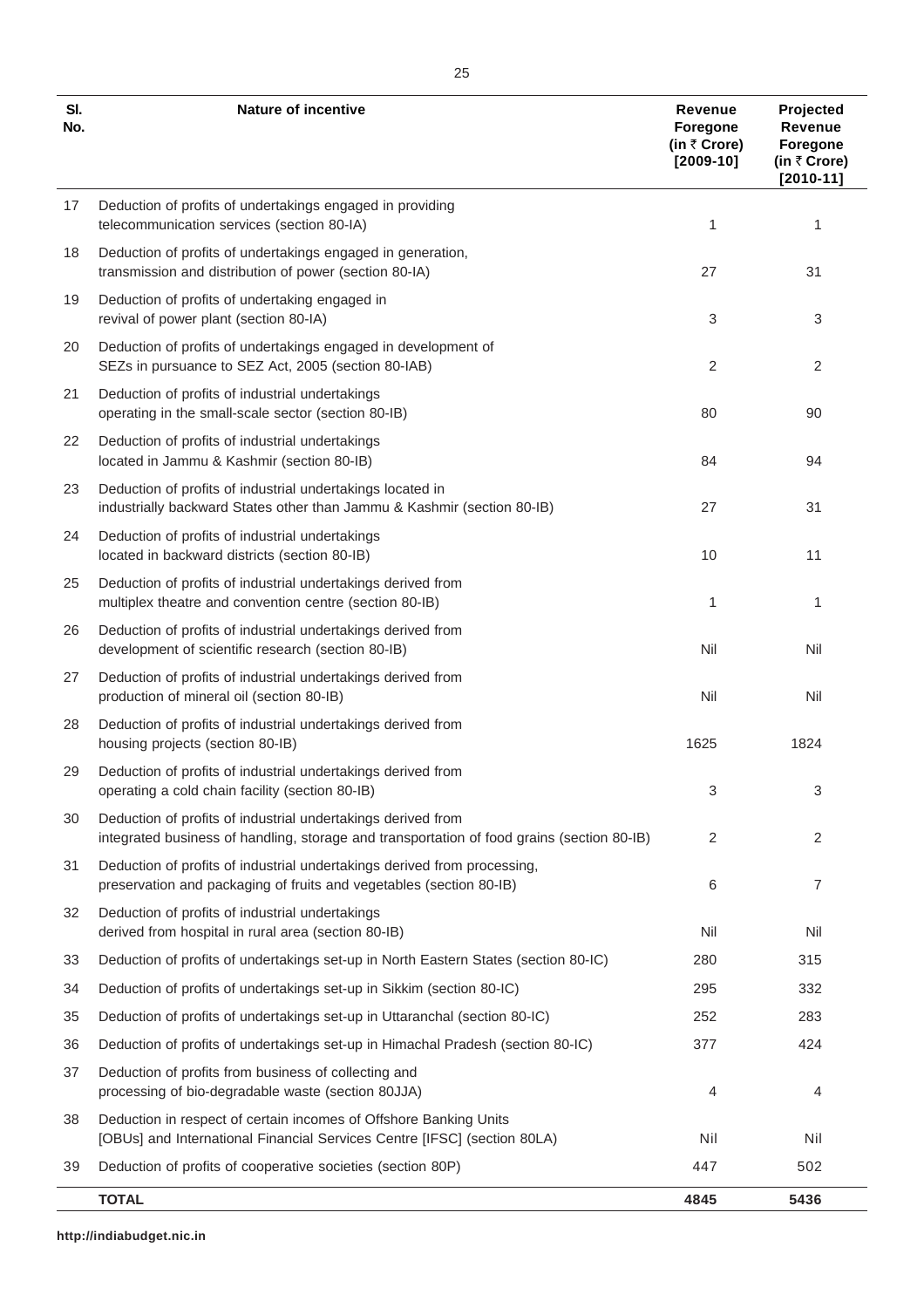### **C. Individual Taxpayers**

Chapter VI-A of the Income-tax Act primarily provides for deduction on certain payments; and deduction on certain incomes. Individual taxpayers are eligible to claim these deductions and have a wide range of tax preferences available to them. However, since 50 per cent of the individual taxpayers derive their income primarily from salaries, the profit-linked deductions [i.e. deduction on certain business incomes] are not claimed by them. On the other hand, the group of non-salaried individuals claims both types of deductions.

The estimates of revenue foregone on account of the various tax benefits granted to individual taxpayers is presented in Table 7. The revenue foregone under various sections of chapter VI-A of the Income-tax Act has been estimated on the basis of various claims for tax preferences in the 35,30,741 returns filed electronically by individuals with the Income-tax Department till 31<sup>st</sup> December, 2010. Apart from chapter VI-A, the other major tax expenditure on individual taxpayers in the financial year 2009-10 was on account of the higher basic exemption limits for senior citizens (individuals aged 65 years or more) and women (other than senior citizens).

Based on the figures of the sample of 35,30,741 returns of income, the revenue foregone for the entire population of tax payers have been estimated as under:-

- (i) The revenue foregone on account of higher basic exemption limits, as aforesaid (Sl. No. 21 and 22 of table 7), has been calculated by multiplying the revenue foregone per senior citizen and per woman with their respective number. Their respective numbers have been estimated by calculating the percentage of sample returns filed by them. Thereafter, this percentage has been applied to the total number of returns filed by individuals for financial year 2009-10. The total sample returns filed electronically with the Income-tax Department till 31<sup>st</sup> December, 2010 are 35, 30,741. The total number of returns filed by individuals for financial year 2009-10 is estimated to be 2,93,46,795 by assuming a growth rate of 5% over the estimate of the previous year which was 2,79,49,329. According to the sample returns**,** 5.69 per cent were filed by senior citizens and 26.56 per cent of the balance returns were filed by women (other than senior citizens). Further, the revenue foregone on account of a senior citizen and woman [who is not a senior citizen] has been calculated by taking into account the difference between the higher basic exemption limits  $[\overline{*}2,40,000$  and  $\overline{*}1,90,000$  respectively] as compared to the general exemption limit of ₹1,60,000 and applying the lowest tax rate of 10% (plus cess) on the difference. Thereafter, the revenue foregone on account of each such taxpayer has been projected on the total estimate of the number of such tax payer.
- (ii) Specifically, in the case of deduction under section 80-IA, 80-IAB, 80-IB and 80-IC (Sr. No. 12 to15 of table 7) the revenue foregone has been calculated on the assumption that the actual figure reflect 90% of the total claims made by individuals under these sections as all tax audited returns for income of F.Y. 2009-10 were subject to compulsory e-filing.
- (iii) In all other cases, the revenue foregone for the entire population of taxpayers is worked out by-
	- (a) First calculating the average revenue foregone per taxpayer for each income slab which has a separate tax rate in the sample returns.
	- (b) Secondly, calculating the ratio of the total tax payer population to the total taxpayer returns in the sample.

The product of (a) and (b) is then multiplied by the total number of taxpayer returns in the sample which belong to the respective income slabs to arrive at the revenue foregone for that income slab for a particular incentive. The sum of the revenue foregone for all the slabs gives the revenue foregone for the entire population on account the particular tax incentive.

(iv) Based on the revenue foregone figures for financial year 2009-10, the revenue foregone during the financial year 2010-11 has been estimated. This estimation has been done by calculating the ratio of revenue foregone on each tax incentive in 2009-10 to the actual income tax collected in the year from individual taxpayers  $[31,17,050$  crore] and then applying the same ratio to the estimate of income tax collections from individuals in 2010-11 [₹1,31,357 crore].

As detailed above, table 7 depicts the major tax expenditures on individual taxpayers in terms of revenue foregone during financial years 2009-10 and 2010-11.

| SI.<br>No.    | Nature of incentive/deduction                                                  | <b>Revenue</b><br><b>Foregone</b><br>(in $\bar{\tau}$ Crore)<br>$[2009-10]$ | <b>Projected</b><br><b>Revenue</b><br><b>Foregone</b><br>(in $\bar{\tau}$ Crore)<br>$[2010 - 11]$ |
|---------------|--------------------------------------------------------------------------------|-----------------------------------------------------------------------------|---------------------------------------------------------------------------------------------------|
| 1             | Deduction on account of certain investments and payments (section 80C)         | 33348                                                                       | 37424                                                                                             |
| $\mathcal{P}$ | Deduction on account of contribution to certain pension funds (section 80CCC)  | 227                                                                         | 255                                                                                               |
| 3             | Deduction on account of contribution to the New Pension Scheme (section 80CCD) | 28                                                                          | 31                                                                                                |

#### **Table 7: Major tax expenditure on individual taxpayers during the financial years 2009-10 and 2010-11 [sample size – 3530741]**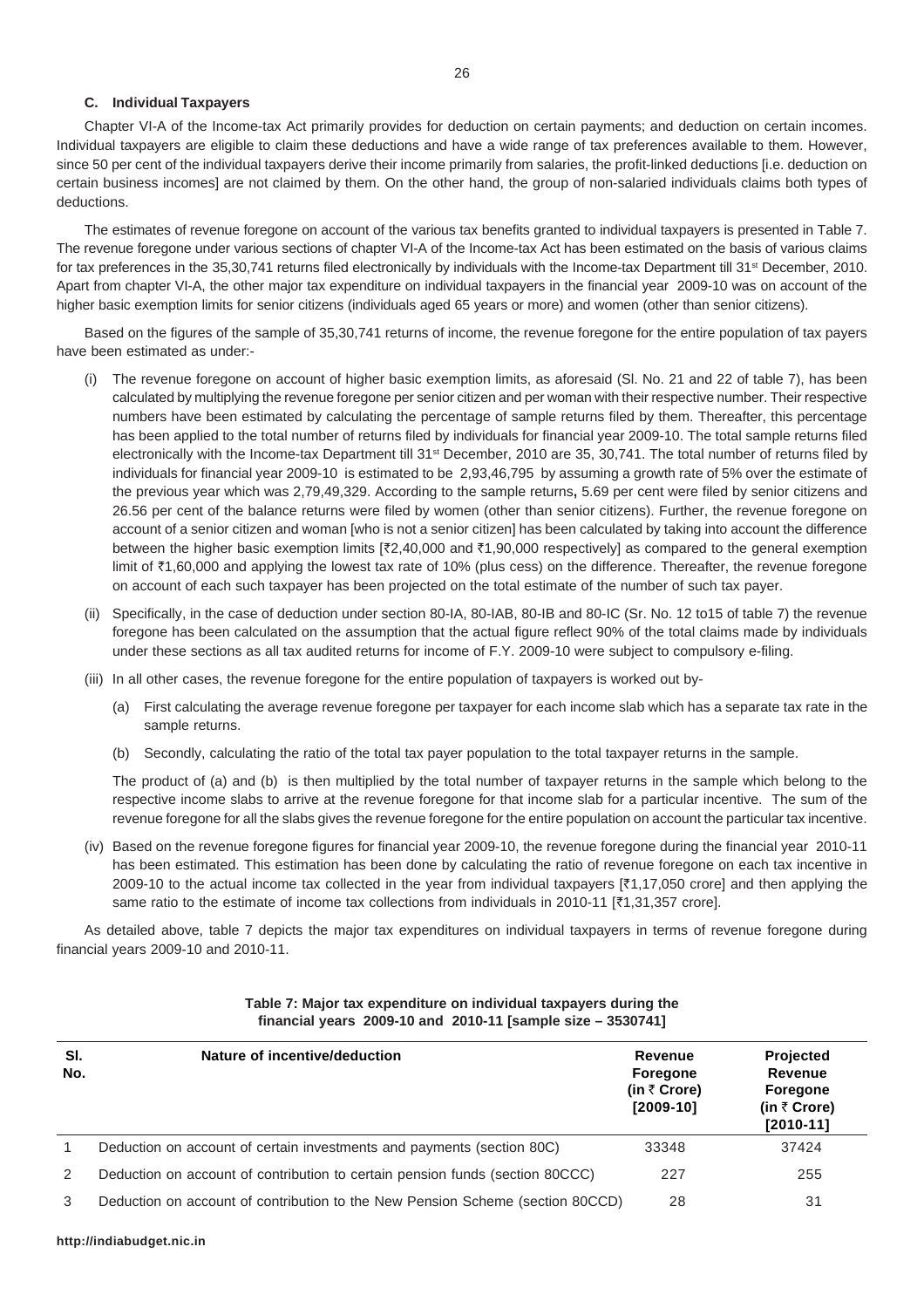| SI.<br>No. | Nature of incentive/deduction                                                                                                                                                                                                                                                                                                           | <b>Revenue</b><br>Foregone<br>(in ₹ Crore)<br>$[2009-10]$ | Projected<br>Revenue<br>Foregone<br>(in ₹ Crore)<br>$[2010 - 11]$ |
|------------|-----------------------------------------------------------------------------------------------------------------------------------------------------------------------------------------------------------------------------------------------------------------------------------------------------------------------------------------|-----------------------------------------------------------|-------------------------------------------------------------------|
| 4          | Deduction on account of health insurance premium (section 80D)                                                                                                                                                                                                                                                                          | 1080                                                      | 1212                                                              |
| 5          | Deduction on account of expenditure for medical treatment of<br>a dependent who is disabled (section 80DD)                                                                                                                                                                                                                              | 107                                                       | 120                                                               |
| 6          | Deduction on account of expenditure for medical<br>treatment of specified diseases (section 80DDB)                                                                                                                                                                                                                                      | 43                                                        | 48                                                                |
| 7          | Deduction on account of interest on loan taken for higher education (section 80E)                                                                                                                                                                                                                                                       | 191                                                       | 214                                                               |
| 8          | Deduction on account of donations to charitable trusts and institutions (section 80G)                                                                                                                                                                                                                                                   | 761                                                       | 854                                                               |
| 9          | Deduction on account of rent paid for housing accommodation (section 80GG)                                                                                                                                                                                                                                                              | 74                                                        | 83                                                                |
| 10         | Deduction on account of donations for scientific<br>research or rural development (section 80GGA)                                                                                                                                                                                                                                       | 53                                                        | 59                                                                |
| 11         | Deduction on account of contributions given to political parties (section 80GGC)                                                                                                                                                                                                                                                        | 170                                                       | 191                                                               |
| 12         | Deduction of profits of undertakings engaged in development of infrastructure<br>facilities, SEZs and Industrial Parks, generation of power, and<br>providing telecommunication services (section 80-IA)                                                                                                                                | 210                                                       | 236                                                               |
| 13         | Deduction of profits of undertakings engaged in development of<br>SEZs in pursuance to SEZ Act, 2005 (section 80-IAB)                                                                                                                                                                                                                   | 215                                                       | 241                                                               |
| 14         | Deduction of profits of industrial undertakings derived from housing projects,<br>production of mineral oil, development of scientific research, integrated business<br>of handling, storage and transportation of food grains and of industrial undertakings<br>located in Jammu & Kashmir and in other backward areas (section 80-IB) | 1                                                         | 1                                                                 |
| 15         | Deduction of profits of undertakings set-up in North Eastern States,<br>Sikkim, Uttaranchal and Himachal Pradesh (section 80-IC)                                                                                                                                                                                                        | 5                                                         | 56                                                                |
| 16         | Deduction of profits from business of collecting and<br>processing of bio-degradable waste (section 80JJA)                                                                                                                                                                                                                              | Nil                                                       | Nil                                                               |
| 17         | Deduction of professional income of authors of text<br>books in Indian languages (section 80QQA)                                                                                                                                                                                                                                        | Nil                                                       | Nil                                                               |
| 18         | Deduction of royalty income of authors of certain<br>books other than text books (section 80QQB)                                                                                                                                                                                                                                        | 17                                                        | 19                                                                |
| 19         | Deduction of royalty income on patents (section 80RRB)                                                                                                                                                                                                                                                                                  | 1                                                         | 1                                                                 |
| 20         | Deduction in case of a person with disability (section 80U)                                                                                                                                                                                                                                                                             | 118                                                       | 132                                                               |
| 21         | Higher exemption limit for senior citizens                                                                                                                                                                                                                                                                                              | 1376                                                      | 1544                                                              |
| 22         | Higher exemption limit for women                                                                                                                                                                                                                                                                                                        | 2272                                                      | 2550                                                              |
|            | <b>TOTAL</b>                                                                                                                                                                                                                                                                                                                            | 40297                                                     | 45222                                                             |

The tax expenditure on account of investments in various savings instruments, repayment of principal of housing loan and payment of tuition fees for children [all these come under section 80C of the Income-tax Act] is the single largest tax expenditure in case of individual taxpayers followed by deduction on account of health insurance premium (section 80D). The revenue foregone on account of higher basic exemption limits for senior citizens and women are also significant. As regards profit-linked deductions, the highest tax expenditures are on account of section 80-IA and section 80-IAB of the Income-tax Act, 1961.

### **Indirect Taxes**

### **A. Excise duties**

Excise duty is levied as per the rates specified in the First and Second Schedules to the Central Excise Tariff Act, 1985. In many cases, the various Finance Acts specify the rates at which these duties should be levied. The rates specified in various enactments are known as the **"tariff rates"** of excise duty. Central Government has been granted powers under Section 5A(1) of the Central Excise Act, 1944 to issue exemption notifications in public interest so as to prescribe duty rates lower than the tariff rates prescribed in the Schedules. The rates prescribed by exemption notifications are known as the **"effective rates"**.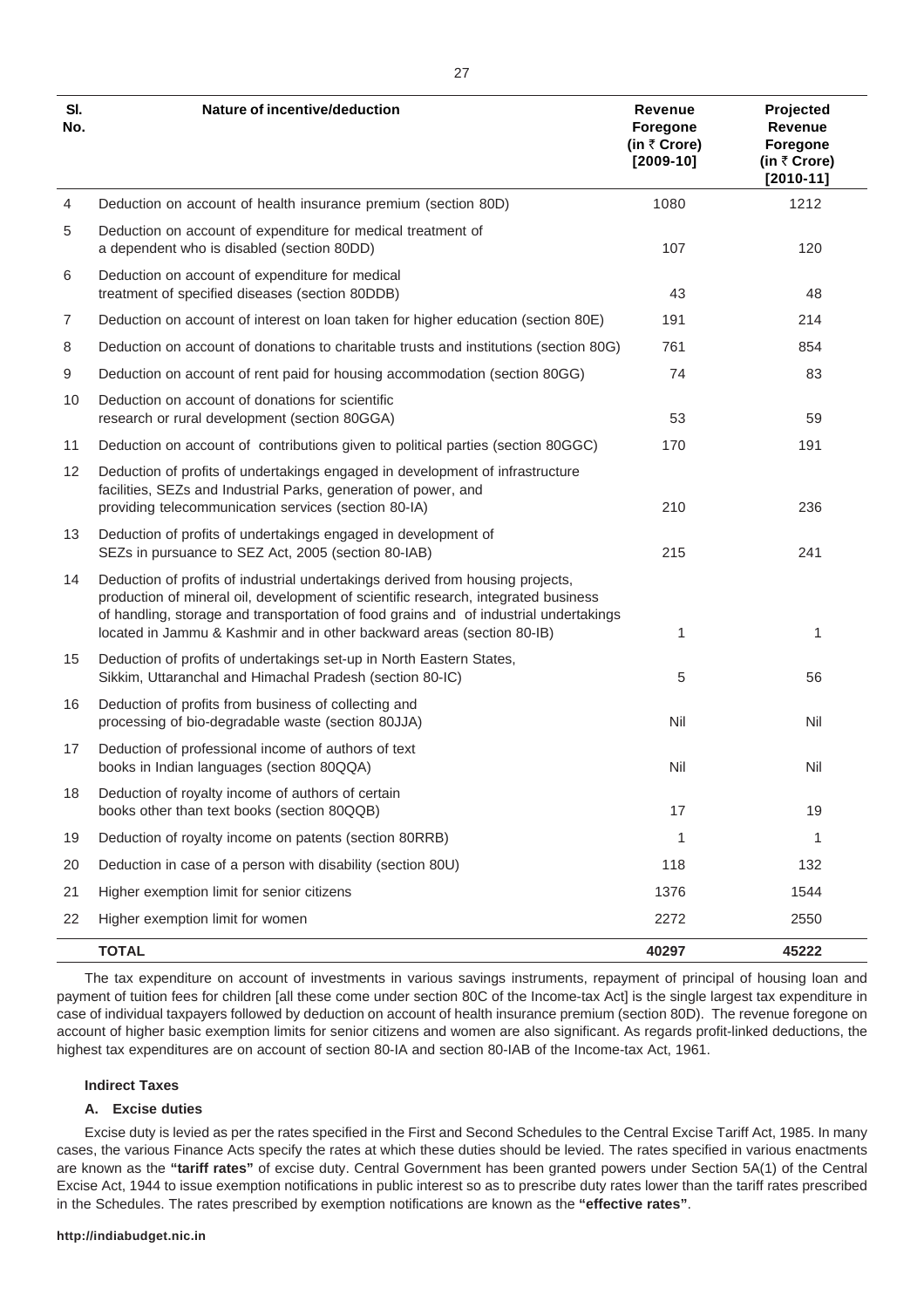The revenue foregone is defined to be the difference between duty that would have been payable but for the issue of the exemption notification and the actual duty paid in terms of the relevant notification –

- In cases where the tariff and effective rates of duty are levied in ad valorem rates,- **Revenue foregone= Value of goods X (Tariff rate of duty - Effective rate of duty)**
- In cases where the tariff rate is on ad valorem basis but the effective duty is levied at specific rates under the terms of exemption notification, then,–**Revenue foregone= (Value of goods X Tariff rate of duty) - (Quantity of goods X Effective rate of specific duty)**
- In cases where the tariff rates and effective rates are a combination of ad valorem and specific rates, revenue foregone is calculated accordingly
- In all the above cases, if the tariff rate of duty equals the effective rate, revenue foregone will be zero.

Besides the powers to issue general exemption notifications under Section 5A(1) ibid, the Central Government also has the powers to issue special orders for granting excise duty exemption on case to case basis under circumstances of an exceptional nature, vide Section 5A(2) of the Central Excise Act. However, unlike general exemptions which form part and parcel of fiscal policy of the Central Government, the main object behind issue of exemption orders is to deal with circumstances of exceptional nature. As such, the duty foregone on account of issue of special exemption orders is not being calculated towards revenue foregone figures.

A beginning was made in the 2006-07 budget to estimate the duty foregone for the previous two financial years i.e. 2004-05 and 2005-06. The estimates were based on data gathered from periodic returns filed by the duty paying units as well as from data base maintained in software system 'SERMON' which captures data on the basis of entries made by field formations in 23 different zones of Central Excise and 4 Large Taxpayer Units [LTUs]. However, in absence of comprehensive computerization, it was found difficult to estimate the revenue foregone with a greater degree of accuracy. With increased levels of computerization and wider and improved data capture by SERMON, the revenue foregone figures for subsequent years have been determined with a greater degree of accuracy, compared to previous year. As the revenue foregone figures captured by SERMON do not include the amount of duty foregone due to the operation of area based exemptions scheme, the said information/data is collected separately from the jurisdictional Central Excise zones and is added to obtain the total revenue foregone.

The revenue foregone estimate for the financial year 2009-10 has been calculated using the extrapolation method based on data for part of the year i.e. April-December, 2009. Accordingly, the revenue foregone for the financial year 2009-10 was estimated at  $\overline{51,70,765}$  crore  $[\overline{51,64,883}$  crore + $\overline{5,882}$  crore (towards area based exemption)].

The revised figure of duty foregone for 2009-10 is again based on SERMON data, coupled with data from directorate of data management. The duty foregone due to the operation of area based exemptions scheme has been obtained separately from the concerned Central Excise zones and added. Accordingly, the revised revenue foregone for the financial year 2009-10 comes to  $\bar{\tau}$ 1, 69,121crore as against the estimates of  $\bar{\tau}$ 1,70,765 crore. Marginal decrease in the revised figure is due to decrease in the differential between the tariff rate and effective rate from 8% to 6% in the month of March 2010.

The revenue foregone estimate for the current financial year i.e. 2010-11 has also been calculated using the extrapolation method based on data for part of the year i.e. April-November, 2010 using the base data from ACES system.

Accordingly, the revenue foregone for the financial year 2010-11 is estimated at ₹1,98, 291 crore including ₹11, 250 crore towards area based exemption. The estimates of ₹1,98,291 crore show an increase of about 17% over last year's corresponding revised figure of ₹1,69,121 crore. This is explained by the fact of overall increase in the quantum of clearances, partly countered by the decrease in the differential between the tariff rate and effective rate from 8% to 6% during 2010-11.

As for area-based exemptions, there are two types of schemes currently in operation - [i] based on refunds and [ii] outright exemption as in the case of Himachal Pradesh and Uttarakhand. In the case of refund-based exemptions, the revenue foregone is computed by aggregating the refunds actually sanctioned to the individual units or claimed by them during the year. With a marginal increase in the standard rate of Central Excise duty to 10% during the year 2010-11, it is evident that the quantum of refunds would increase. The revenue foregone figures are given in Table 8 below.

| SI. | <b>Details of Exemption</b>                                                                                                                      |                  | Revenue foregone (in ₹crore) |                  |
|-----|--------------------------------------------------------------------------------------------------------------------------------------------------|------------------|------------------------------|------------------|
| No. |                                                                                                                                                  |                  | 2009-10                      |                  |
|     |                                                                                                                                                  | <b>Estimates</b> | Revised<br>(provisional)     | <b>Estimates</b> |
| 1   | Area based exemptions applicable in the North Eastern states,<br>Uttaranchal, Himachal Pradesh, Jammu & Kashmir and<br>Kutch district of Gujarat | 5882             | 8553                         | 11250            |
|     | Others                                                                                                                                           | 164883           | 160568                       | 187041           |
|     | <b>Total</b>                                                                                                                                     | 170765           | 169121                       | 198291           |

#### **Table 8 : Tax expenditure under Excise duty regime**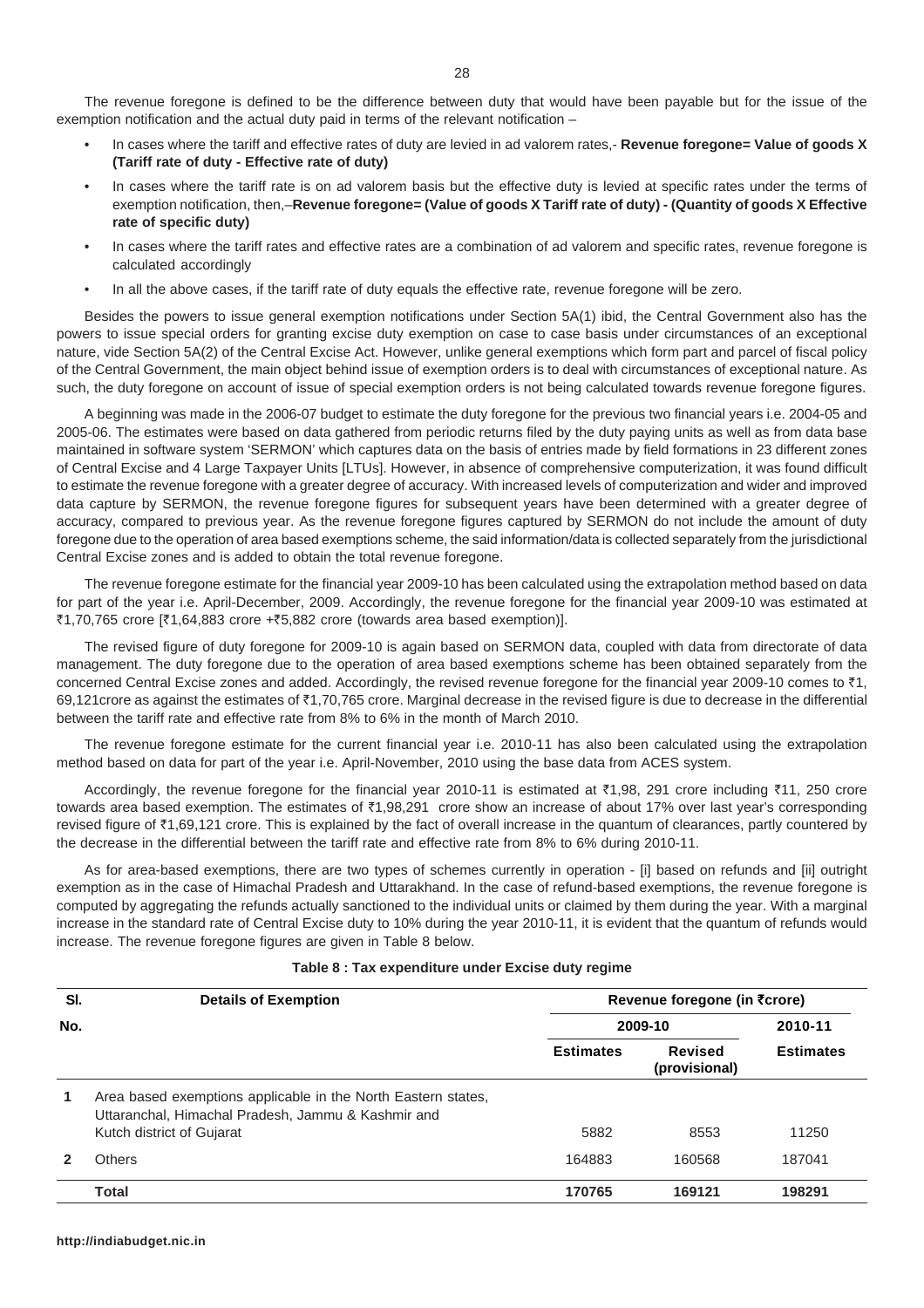#### **B. Customs duties**

Customs duty is levied under Customs Act, 1962 as per the rates specified in the First Schedule to the Customs Tariff Act, 1975 known as "**tariff rates"**. The Customs Tariff Act, 1975 also provides for levy of additional duty of customs (commonly referred to as countervailing duty or CV duty), which is levied at a rate equal to the duties of excise leviable on such goods if they were manufactured in India. Duties of excise are levied under the Central Excise Act as per the rates specified in the Schedule to the Central Excise Tariff Act, 1985 and various Finance Acts. The Central Government has been delegated powers under Section 25(1) of the Customs Act, 1962 to issue notification in public interest so as to prescribe duty rates lower than the tariff rates prescribed in the Schedule to the Customs Tariff Act. These rates prescribed by notification are known as the "**effective rates**".

The revenue foregone is thus defined to be the difference between duty that would have been payable but for the issue of the exemption notification and the actual duty paid in terms of the relevant notification. In other words,

#### **Revenue foregone= Value X (Tariff rate of duty – Effective rate of duty)**

### **Thus, if the tariff rate equals the effective rate, revenue foregone is zero.**

The estimate of revenue foregone under various exemption notifications is based on the data generated from the Bills of Entry filed in the Indian Customs Electronic Data Interchange System (ICES) at various Electronic Data Interchange (EDI) locations. However, since the EDI system does not capture data in respect of imports through minor ports that either are outside EDI coverage or are effecting manual filing of Bills of entry, the EDI data available with us does not provide a complete picture of the customs revenue foregone.

The revenue foregone data takes into account the exemptions from basic customs duty, CV duty and also exemption notifications issued under Central Excise Act, 1944 which are relevant for levy of CV duty. It also takes into account exemptions from special CVD of 4%.

For the year 2009-10, gross customs revenue captured by EDI data was ₹66259 crore as against actual gross customs revenue collection of `85847 crore. Thus, the EDI data is capturing nearly 77% of the actual reported gross customs revenue collection for the year 2009-10. While EDI data for the year 2008-09 captured 83% of the actual gross customs revenue collection, the corresponding figure for the year 2007-08 was 82%. In effect, the revenue foregone figures are estimated from a fairly large sample.

In order to work out the provisional revenue foregone for the year 2009-10, EDI data has been blown up or inflated after appropriate adjustments, wherever required. Since EDI data does not adequately capture revenue on account of edible oils, beverage, minerals & ores, petroleum products/crude petroleum which are normally imported as bulk cargo through customs locations that are not on EDI (say minor ports); data on actual revenue realized from these items was collected separately. The total revenue realized as per the EDI data for the year 2009-10 is ₹66259 crore, however once the actual revenue realized from these commodities was added to the available EDI data for the year 2009-10, the coverage increased to ₹77335 crore or, nearly 90% of the total revenue.

After suitable adjustments have been made to achieve full coverage, duty foregone for the year 2009-10 (provisional) on account of all the exemption notifications is `**233950 crore**.

In order to work out the estimated revenue foregone for the year 2010-11 (estimated), the same methodology was adopted and **the revenue figures for the period April 2010-September 2010 were extrapolated for 12 months to yield a figure of** `**228500 crore**, revealing a decrease in revenue foregone by 2% over the previous year.

The revenue forgone has moderately decreased compared to that registered in 2009-10 (2% less than the previous year) because in 2009-10 there was nil customs duty on Crude petroleum, thus during that period duty foregone was more, however w.e.f 27.02.2010 customs duty @ 5% has been imposed on the same, resulting in less duty forgone on account of Crude petroleum. A commensurate increase in the effective rates applicable to refined petroleum products also contributed to this. Further, there was no reduction in the effective rates of customs duty in many other revenue significant items such as edible oils and steel etc so that the revenue foregone on these items did not show an appreciable change. An increase of 2% in CVD, enhanced the CVD collection and it also led to increase in collection of Special CVD which led to a consequential decrease in the total revenue foregone.

The customs duty foregone for the period 2009-10 and 2010-11 on account of major commodity groups and their share in overall duty foregone is given in Table 9 as under:

#### **Table 9: Contribution of major commodity groups contributing to revenue foregone**

 *(in* ` *crore)*

| 2009-10 (Provisional) |                                      | 2010-11 (Estimated) |                                      |
|-----------------------|--------------------------------------|---------------------|--------------------------------------|
| Revenue<br>foregone   | % Share in total<br>revenue foregone | Revenue<br>foregone | % Share in total<br>revenue foregone |
| 46127                 | 19.72                                | 40893               | 17.90                                |
| 30514                 | 13.04                                | 23209               | 10.16                                |
| 42440                 | 18.14                                | 48798               | 21.36                                |
|                       |                                      |                     |                                      |

**http://indiabudget.nic.in**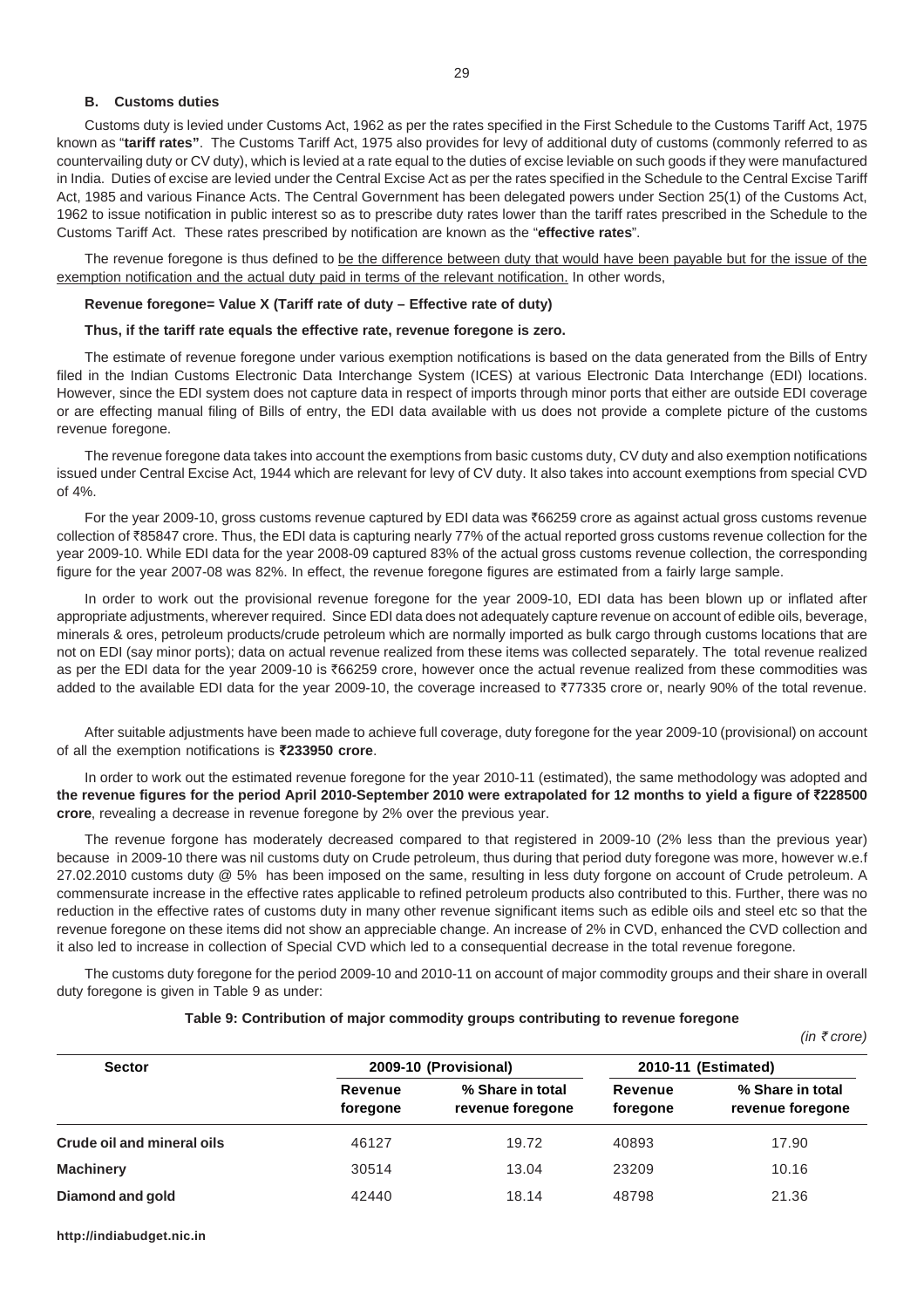| <b>Sector</b>                                        | 2009-10 (Provisional) |                                      |                     | 2010-11 (Estimated)                  |  |
|------------------------------------------------------|-----------------------|--------------------------------------|---------------------|--------------------------------------|--|
|                                                      | Revenue<br>foregone   | % Share in total<br>revenue foregone | Revenue<br>foregone | % Share in total<br>revenue foregone |  |
| Edible vegetable, fruits, cereals,<br>vegetable oils | 33221                 | 14.20                                | 29069               | 12.72                                |  |
| <b>Primary metals and</b><br>articles thereof        | 13883                 | 5.93                                 | 11588               | 5.07                                 |  |
| <b>Chemicals and plastics</b>                        | 16622                 | 7.10                                 | 17002               | 7.44                                 |  |
| <b>Textile</b>                                       | 9480                  | 4.05                                 | 11943               | 5.23                                 |  |
| <b>Fertilizer</b>                                    | 6705                  | 2.87                                 | 6622                | 2.90                                 |  |
| Salt and ores                                        | 6674                  | 2.85                                 | 7518                | 3.29                                 |  |
| <b>Drugs</b>                                         | 2284                  | 0.98                                 | 3027                | 1.32                                 |  |
| <b>Total</b>                                         | 207949                | 88.89                                | 199669              | 87.38                                |  |

The revenue foregone data for each of the chapters of Customs Tariff Act is given in Table 10 as under:

## **Table 10: Estimates of major tax expenditure under the Customs duty regime**

*(*` *in Crore)*

 *(in* `*crore)*

| <b>Chapter</b> | <b>Brief Description of Goods</b>                 | 2009-10<br>(Provisional) | 2010-11<br>(Estimated) |
|----------------|---------------------------------------------------|--------------------------|------------------------|
| 1              | Live animals                                      | $\overline{2}$           | $\overline{2}$         |
| 2              | Meat and edible meat offal                        | 6                        | $\overline{4}$         |
| 3              | Fish and crustaceans, other aquatic invertebrates | 39                       | 22                     |
| 4              | Dairy Products                                    | 159                      | 615                    |
| 5              | Other products of animal origin                   | 32                       | 54                     |
| 6              | Live trees and other plants                       | 5                        | $\overline{7}$         |
| $\overline{7}$ | Edible vegetables, certain roots and tubers       | 5281                     | 4108                   |
| 8              | Edible fruit and nuts                             | 2096                     | 2201                   |
| 9              | Coffee, tea, mate and spices                      | 873                      | 746                    |
| 10             | Cereals                                           | 341                      | 691                    |
| 11             | Products of the milling industry                  | 58                       | 40                     |
| 12             | Oilseeds, grains, seeds, fruits                   | 330                      | 270                    |
| 13             | Lac, gums and resins                              | 192                      | 222                    |
| 14             | Vegetable plaiting materials                      | 1                        | $\overline{2}$         |
| 15             | Animal of vegetable fats                          | 25503                    | 22069                  |
| 16             | Preparations of meat or fish                      | 17                       | 13                     |
| 17             | Sugar                                             | 339                      | 4346                   |
| 18             | Cocoa                                             | 101                      | 171                    |
| 19             | Preparations of cereals                           | 41                       | 44                     |
| 20             | Preparation of vegetables                         | 33                       | 54                     |
| 21             | Miscellaneous edible preparations                 | 330                      | 655                    |
| 22             | Beverages and spirits                             | 580                      | 253                    |

**http://indiabudget.nic.in**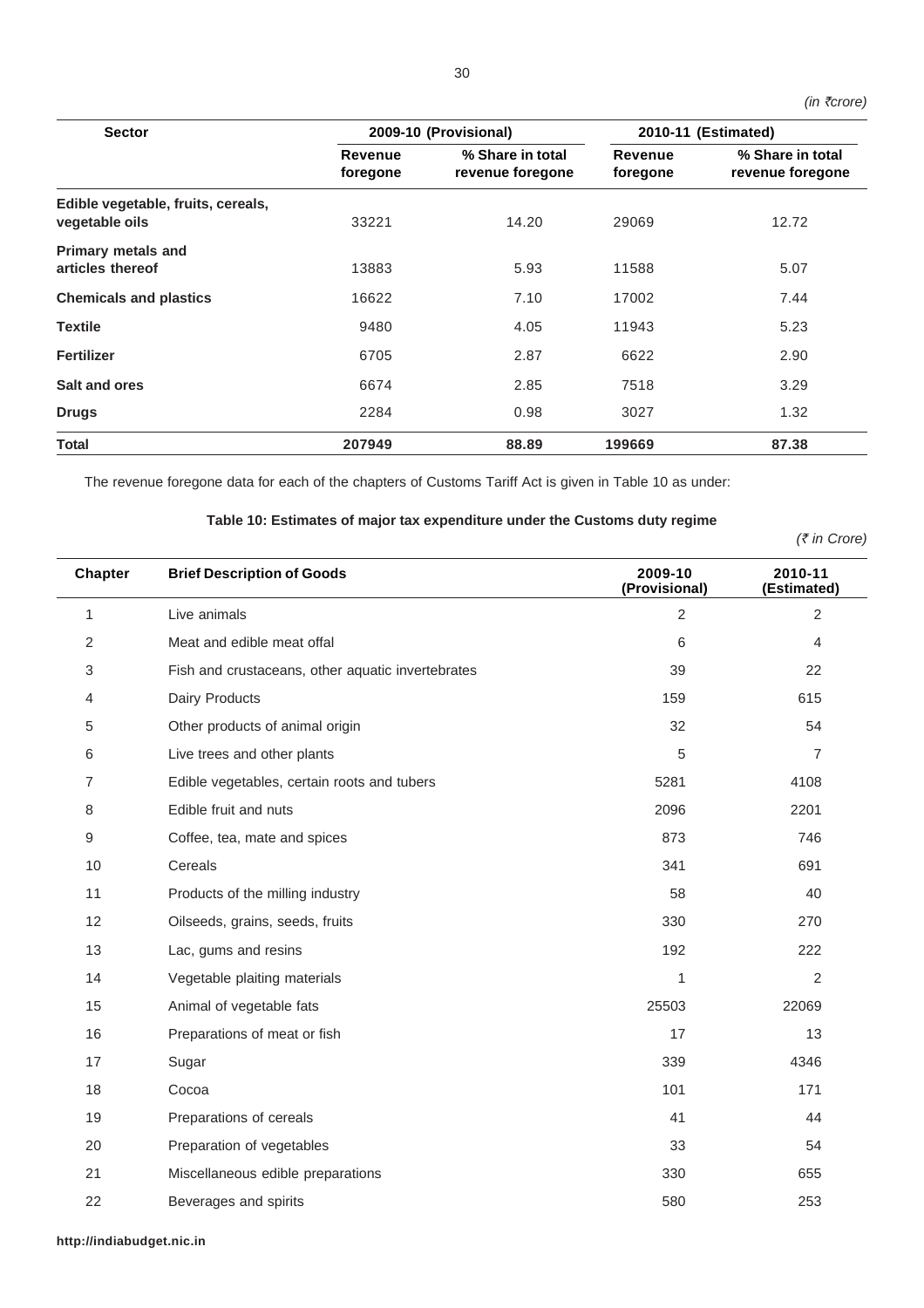*(*`*in Crore)*

| <b>Chapter</b> | <b>Brief Description of Goods</b>     | 2009-10<br>(Provisional) | 2010-11<br>(Estimated) |
|----------------|---------------------------------------|--------------------------|------------------------|
| 23             | Residues and waste from food industry | 253                      | 268                    |
| 24             | Tobacco                               | 10                       | 37                     |
| 25             | Salt, sulphur earths and stone        | 597                      | 608                    |
| 26             | Ores                                  | 6077                     | 6910                   |
| 27             | Mineral fuels and mineral oils        | 46127                    | 40893                  |
| 28             | Inorganic chemicals                   | 3374                     | 3385                   |
| 29             | Organic chemicals                     | 8797                     | 10123                  |
| 30             | Pharmaceutical products               | 2284                     | 3027                   |
| 31             | Fertilizers                           | 6705                     | 6622                   |
| 32             | Tanning and dyeing extracts, pigments | 671                      | 431                    |
| 33             | <b>Essential oils</b>                 | 371                      | 320                    |
| 34             | Soap and washing preparations         | 196                      | 135                    |
| 35             | Albuminoidal substances               | 161                      | 176                    |
| 36             | Explosives, matches                   | 20                       | 6                      |
| 37             | Photography goods                     | 139                      | 95                     |
| 38             | Miscellaneous chemical products       | 2062                     | 1607                   |
| 39             | Plastics                              | 4451                     | 3494                   |
| 40             | Rubber                                | 1602                     | 1826                   |
| 41             | Hide and skins and leather            | 308                      | 422                    |
| 42             | Articles of leather                   | 51                       | 50                     |
| 43             | Fur skins                             | 2                        | $\overline{7}$         |
| 44             | Wood                                  | 1186                     | 1114                   |
| 45             | Cork                                  | 2                        | 1                      |
| 46             | Manufactures of straw                 | 0                        | 0                      |
| 47             | Wood Pulp                             | 400                      | 715                    |
| 48             | Paper                                 | 1420                     | 1920                   |
| 49             | Printed books, newspapers             | 395                      | 514                    |
| 50             | Silk                                  | 589                      | 537                    |
| 51             | Wool                                  | 309                      | 413                    |
| 52             | Cotton                                | 949                      | 2014                   |
| 53             | Other vegetable fibres                | 58                       | 76                     |
| 54             | Manmade filaments                     | 5031                     | 5474                   |
| 55             | Man made staple fibres                | 567                      | 573                    |
| 56             | Wadding and non wovens                | 43                       | 57                     |
| 57             | Carpets                               | 25                       | 39                     |
| 58             | Special woven fabrics                 | 895                      | 1192                   |
| 59             | Coated textile fabrics                | 689                      | 912                    |
| 60             | Knitted fabrics                       | 193                      | 425                    |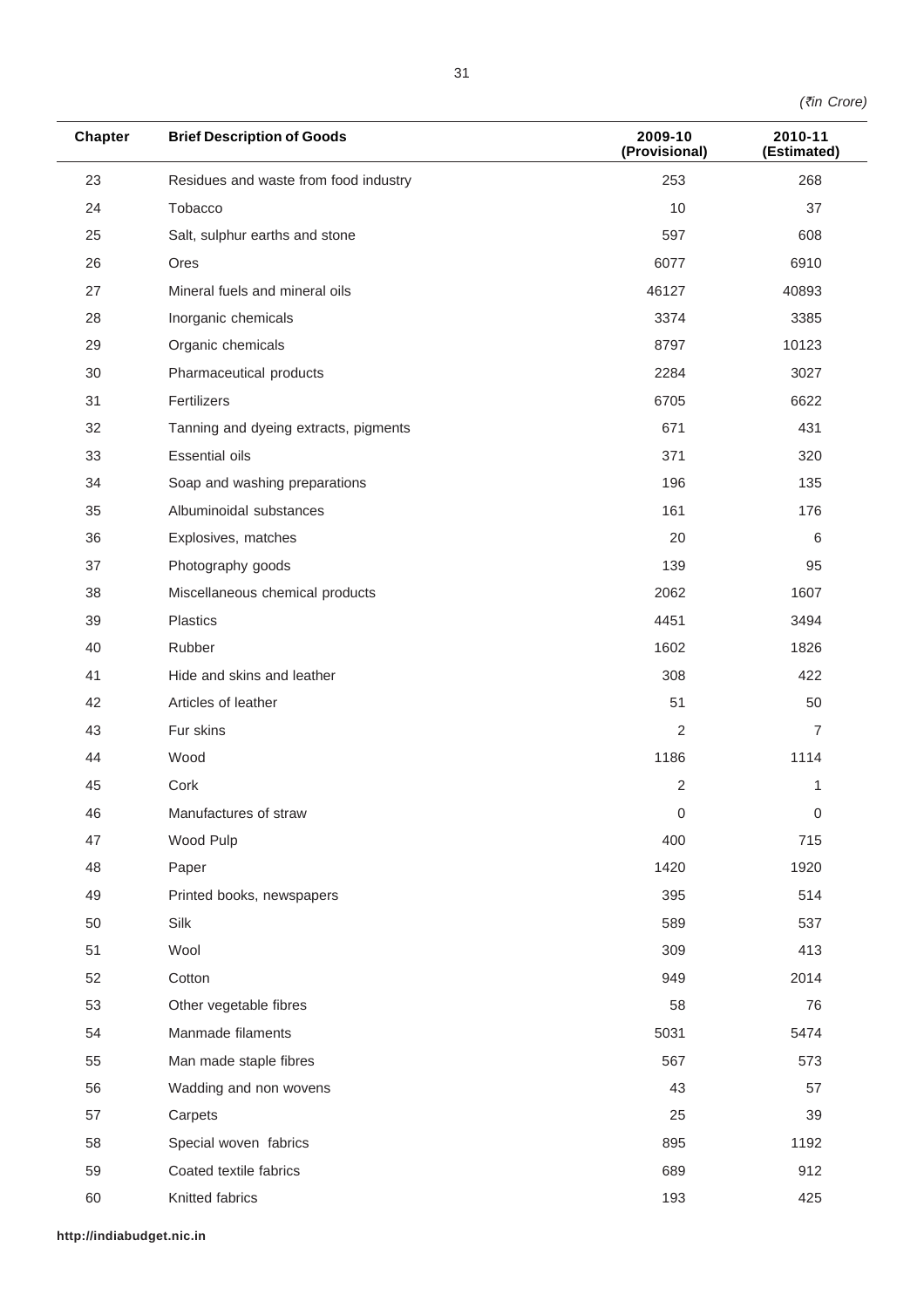|  | (₹in Crore) |
|--|-------------|
|--|-------------|

| <b>Chapter</b> | <b>Brief Description of Goods</b>                     | 2009-10<br>(Provisional) | 2010-11<br>(Estimated) |
|----------------|-------------------------------------------------------|--------------------------|------------------------|
| 61             | Knitted readymade garments                            | 30                       | 61                     |
| 62             | Woven garments                                        | 46                       | 100                    |
| 63             | Made ups                                              | 57                       | 70                     |
| 64             | Footwear                                              | 159                      | 285                    |
| 65             | Head gear                                             | 4                        | 3                      |
| 66             | Umbrellas                                             | 14                       | 13                     |
| 67             | Feathers/artificial flowers                           | 10                       | 17                     |
| 68             | Articles of stone, plaster                            | 159                      | 118                    |
| 69             | <b>Ceramic Products</b>                               | 322                      | 266                    |
| 70             | Glass and glass ware                                  | 255                      | 161                    |
| 71             | Precious stones, jewellery                            | 42440                    | 48798                  |
| 72             | Iron and steel                                        | 8178                     | 7616                   |
| 73             | Articles of iron and steel                            | 2378                     | 1447                   |
| 74             | Copper and articles thereof                           | 650                      | 418                    |
| 75             | Nickel and articles thereof                           | 224                      | 186                    |
| 76             | Aluminum and articles thereof                         | 1091                     | 797                    |
| 78             | Lead and articles thereof                             | 348                      | 216                    |
| 79             | Zinc and articles thereof                             | 235                      | 98                     |
| 80             | Tin and articles thereof                              | 71                       | 49                     |
| 81             | Other base metals                                     | 174                      | 89                     |
| 82             | Tools and implements                                  | 333                      | 501                    |
| 83             | Miscellaneous articles of base metals                 | 201                      | 172                    |
| 84             | Machinery                                             | 17136                    | 13070                  |
| 85             | Electrical machinery                                  | 13377                    | 10140                  |
| 86             | Railways or tramways locomotives, rolling stocks etc. | 531                      | 100                    |
| 87             | Motor vehicles                                        | 3475                     | 2932                   |
| 88             | Aircrafts                                             | 2271                     | 1859                   |
| 89             | Ships, boats and floating structures                  | 1875                     | 1192                   |
| 90             | Optical/photographic instruments                      | 2878                     | 2805                   |
| 91             | Clocks and watches                                    | 67                       | 50                     |
| 92             | Musical instruments                                   | 6                        | 4                      |
| 93             | Arms and ammunitions                                  | 290                      | 328                    |
| 94             | Furniture                                             | 286                      | 417                    |
| 95             | Toys and games                                        | 148                      | 346                    |
| 96             | Miscellaneous manufactured articles                   | 191                      | 205                    |
| 97             | Work of art, antiques                                 | 32                       | 30                     |
| 98             | Project imports, baggage                              | 643                      | 535                    |
|                | <b>Total</b>                                          | 233950                   | 228500                 |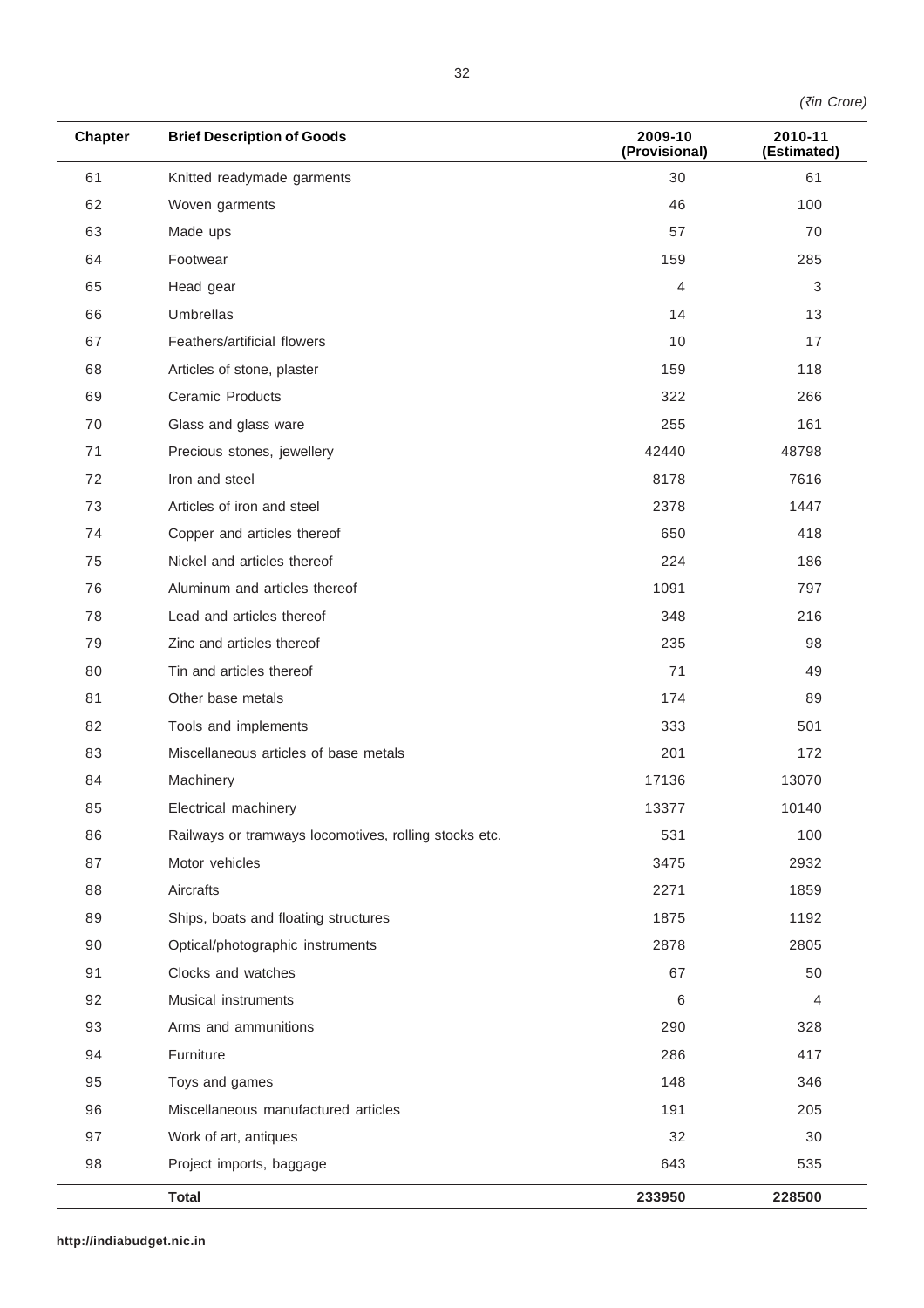These figures include revenue foregone from the working of various export promotion schemes other than from drawback. The break-up of revenue foregone from individual export promotion schemes is given below, separately. Out of these schemes, Duty Free Entitlement Credit Certificate, Target Plus, Vishesh Krishi and Gram Udyog Yojana (VKGUY), Served from India and Focus Market are incentive schemes. The remaining are either exemption schemes or input tax neutralization schemes, which primarily accord input tax credit so as to offer a level playing field to our exporters in the international markets. In this sense, the revenue foregone from the various export promotion schemes (other than drawback) needs to be scaled down by the amount of revenue foregone from the various export promotions schemes falling in the category of incentive schemes. Sr. no. 15 of the Table 11 hereunder tabulates the amount of such revenue foregone.

33

|               |                                                                                                                                                      |                          | (₹in Crore)            |
|---------------|------------------------------------------------------------------------------------------------------------------------------------------------------|--------------------------|------------------------|
| <b>S. No.</b> | Name of the Scheme                                                                                                                                   | 2009-10<br>(Provisional) | 2010-11<br>(Estimated) |
| $\mathbf{1}$  | Advance Licence Scheme                                                                                                                               | 10089                    | 15704                  |
| 2             | EOU/EHT/STP                                                                                                                                          | 8076                     | 9795                   |
| 3             | <b>EPCG</b>                                                                                                                                          | 7020                     | 10091                  |
| 4             | <b>DEPB Scheme</b>                                                                                                                                   | 8028                     | 8520                   |
| 5             | <b>SEZ</b>                                                                                                                                           | 3987                     | 8614                   |
| 6             | <b>DFRC</b>                                                                                                                                          | 62                       | 34                     |
| 7             | Duty Free Import Authorisation Scheme                                                                                                                | 1399                     | 1324                   |
| 8             | Duty Free Entitlement Credit Certificate                                                                                                             | 234                      | 169                    |
| 9             | Target plus schemes                                                                                                                                  | 267                      | 285                    |
| 10            | Vishesh Krishi and Gram Udyog Yojana                                                                                                                 | 2869                     | 1825                   |
| 11            | Served from India Scheme                                                                                                                             | 515                      | 500                    |
| 12            | Focus Market/Product Sheme                                                                                                                           | 829                      | 1729                   |
| 13            | <b>TOTAL</b>                                                                                                                                         | 43375                    | 58590                  |
| 14            | Less revenue foregone on incentive schemes mainatined at S.Nos. 8 to 12                                                                              | 4713                     | 4508                   |
| 15            | Revenue Foregone on account of input tax neutralisation or exemption schemes<br>to be reduced from gross revenue foregone on account of customs duty | 38662                    | 54082                  |

| Table 11: Revenue Foregone on account of Export Promotion Concessions |  |
|-----------------------------------------------------------------------|--|
|-----------------------------------------------------------------------|--|

These aforesaid estimates of revenue foregone do not include revenue foregone on account of ad hoc exemption orders issued under Section 25(2) of the Customs Act, 1962, that relate to circumstances of an exceptional nature.

The revenue foregone figures for financial years 2009-10 and 2010-11, in respect of both direct and indirect taxes, is presented in Table 12.

### **Table 12: Revenue Foregone in financial years 2009-10 and 2010-11**

|                      |                                       |                                            |                                       | (in ₹Core)                                    |
|----------------------|---------------------------------------|--------------------------------------------|---------------------------------------|-----------------------------------------------|
|                      | <b>Revenue Foregone</b><br>in 2009-10 | <b>Actual tax</b><br>collection in 2009-10 | <b>Revenue Foregone</b><br>in 2010-11 | <b>Estimated tax</b><br>collection in 2010-11 |
| Corporate Income-tax | 72881                                 | 244725                                     | 88263                                 | 296377                                        |
| Personal Income-tax  | 45142                                 | 132832                                     | 50658                                 | 149066                                        |
| <b>Excise Duty</b>   | 169121                                | 102858                                     | 198291                                | 133300                                        |
| Customs duty         | 195288*                               | 85847                                      | 174418*                               | 131800                                        |

*\* Custom duty foregone less export credit related (Sl. No. 15 of table 11)*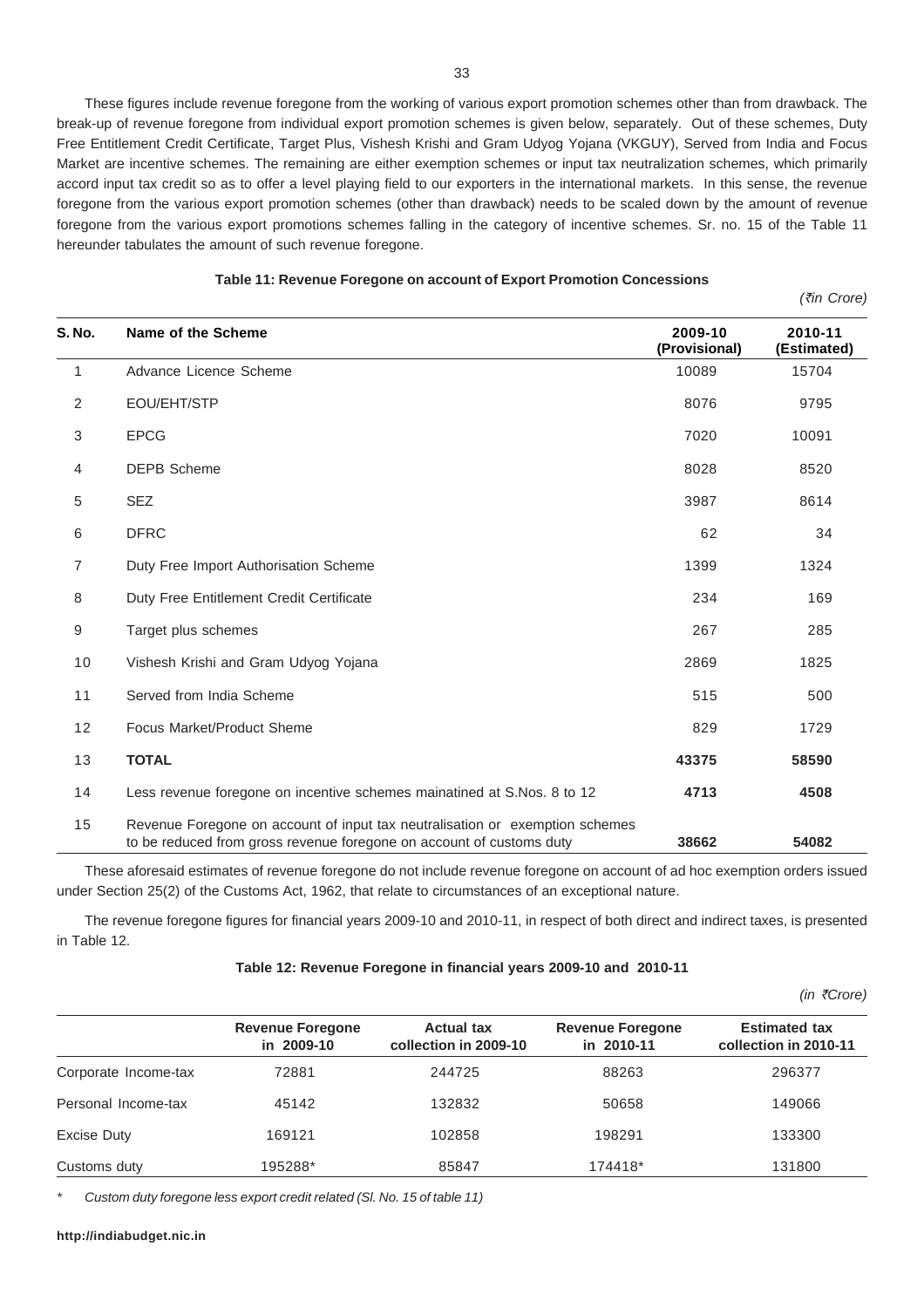# **APPENDIX**

# **Effective tax rate, inclusive of surcharge and education cess, of sample companies across industry (financial year 2009-10) [sample size – 427053]**

| SI.<br><b>No</b> | <b>Sector</b>            | <b>Industry</b>                          | Number of<br><b>Companies</b> | <b>Profit</b><br>before tax<br>(in $\bar{\tau}$ crore) | <b>Total tax</b><br>payable<br>(in $\bar{z}$ crore) | <b>Effective</b><br>tax rate<br>(in %) |
|------------------|--------------------------|------------------------------------------|-------------------------------|--------------------------------------------------------|-----------------------------------------------------|----------------------------------------|
| 1                | Manufacturing            | Agro-based Industries                    | 10099                         | 6821                                                   | 1528                                                | 22.4                                   |
| 2                | Manufacturing            | Automobile and Auto parts                | 3988                          | 29887                                                  | 7508                                                | 25.1                                   |
| 3                | Manufacturing            | Cement                                   | 658                           | 8880                                                   | 1818                                                | 20.5                                   |
| 4                | Manufacturing            | Diamond Cutting                          | 434                           | 957                                                    | 195                                                 | 20.4                                   |
| 5                | Manufacturing            | Drugs and Pharmaceuticals                | 4902                          | 24666                                                  | 4852                                                | 19.7                                   |
| 6                | Manufacturing            | Electronics, including Computer Hardware | 2468                          | 6444                                                   | 1639                                                | 25.4                                   |
| 7                | Manufacturing            | Engineering goods                        | 9127                          | 27161                                                  | 7495                                                | 27.6                                   |
| 8                | Manufacturing            | Fertilizers, Chemicals and Paints        | 3640                          | 13851                                                  | 3636                                                | 26.2                                   |
| 9                | Manufacturing            | Flour and Rice Mills                     | 1256                          | 527                                                    | 146                                                 | 17.7                                   |
| 10               | Manufacturing            | <b>Food Processing Units</b>             | 2373                          | 4141                                                   | 1134                                                | 27.4                                   |
| 11               | Manufacturing            | Marble and Granite                       | 1806                          | 805                                                    | 208                                                 | 25.8                                   |
| 12               | Manufacturing            | Paper                                    | 1387                          | 7550                                                   | 2324                                                | 30.8                                   |
| 13               | Manufacturing            | Petroleum and Petrochemicals             | 674                           | 81588                                                  | 18876                                               | 23.1                                   |
| 14               | Manufacturing            | Power and Energy                         | 3294                          | 46060                                                  | 8071                                                | 18.4                                   |
| 15               | Manufacturing            | Printing and Publishing                  | 2412                          | 4874                                                   | 1488                                                | 30.5                                   |
| 16               | Manufacturing            | Rubber                                   | 889                           | 712                                                    | 171                                                 | 24.0                                   |
| 17               | Manufacturing            | Steel                                    | 4638                          | 24407                                                  | 6378                                                | 26.1                                   |
| 18               | Manufacturing            | Sugar                                    | 250                           | 1328                                                   | 225                                                 | 17.0                                   |
| 19               | Manufacturing            | Tea and Coffee                           | 908                           | 2169                                                   | 294                                                 | 13.5                                   |
| 20               | Manufacturing            | Textiles, Handlooms and Powerlooms       | 9017                          | 15680                                                  | 1841                                                | 11.7                                   |
| 21               | Manufacturing            | Tobacco                                  | 311                           | 613                                                    | 172                                                 | 28.0                                   |
| 22               | Manufacturing            | <b>Tyre</b>                              | 159                           | 2947                                                   | 781                                                 | 26.5                                   |
| 23               | Manufacturing            | Vanaspati and Edible Oils                | 629                           | 956                                                    | 212                                                 | 22.2                                   |
| 24               | Manufacturing            | Others                                   | 50047                         | 112120                                                 | 28084                                               | 25.0                                   |
| 25               | Trading                  | Chain Stores                             | 728                           | 484                                                    | 130                                                 | 26.8                                   |
| 26               | Trading                  | Retailers                                | 9697                          | 2778                                                   | 793                                                 | 28.5                                   |
| 27               | Trading                  | Wholesalers                              | 16959                         | 6040                                                   | 1683                                                | 27.9                                   |
| 28               | Trading                  | Others                                   | 62328                         | 24134                                                  | 6302                                                | 26.1                                   |
| 29               | <b>Commission Agents</b> | General Commission Agents                | 3838                          | 1041                                                   | 320                                                 | 30.7                                   |
| 30               | <b>Builders</b>          | <b>Builders</b>                          | 12785                         | 4975                                                   | 1093                                                | 22.0                                   |
| 31               | <b>Builders</b>          | <b>Estate Agents</b>                     | 2583                          | 497                                                    | 101                                                 | 20.3                                   |
|                  | 32 Builders              | <b>Property Developers</b>               | 21597                         | 16710                                                  | 3153                                                | 18.9                                   |
| 33               | <b>Builders</b>          | <b>Others</b>                            | 15677                         | 3808                                                   | 789                                                 | 20.7                                   |
| 34               | Contractors              | Civil Contractors                        | 7657                          | 14816                                                  | 3703                                                | 25.0                                   |
| 35               | Contractors              | <b>Excise Contractors</b>                | 20                            | 7                                                      | $\overline{2}$                                      | 32.9                                   |
|                  | 36 Contractors           | <b>Forest Contractors</b>                | 6                             | 0                                                      | 0                                                   | 30.5                                   |